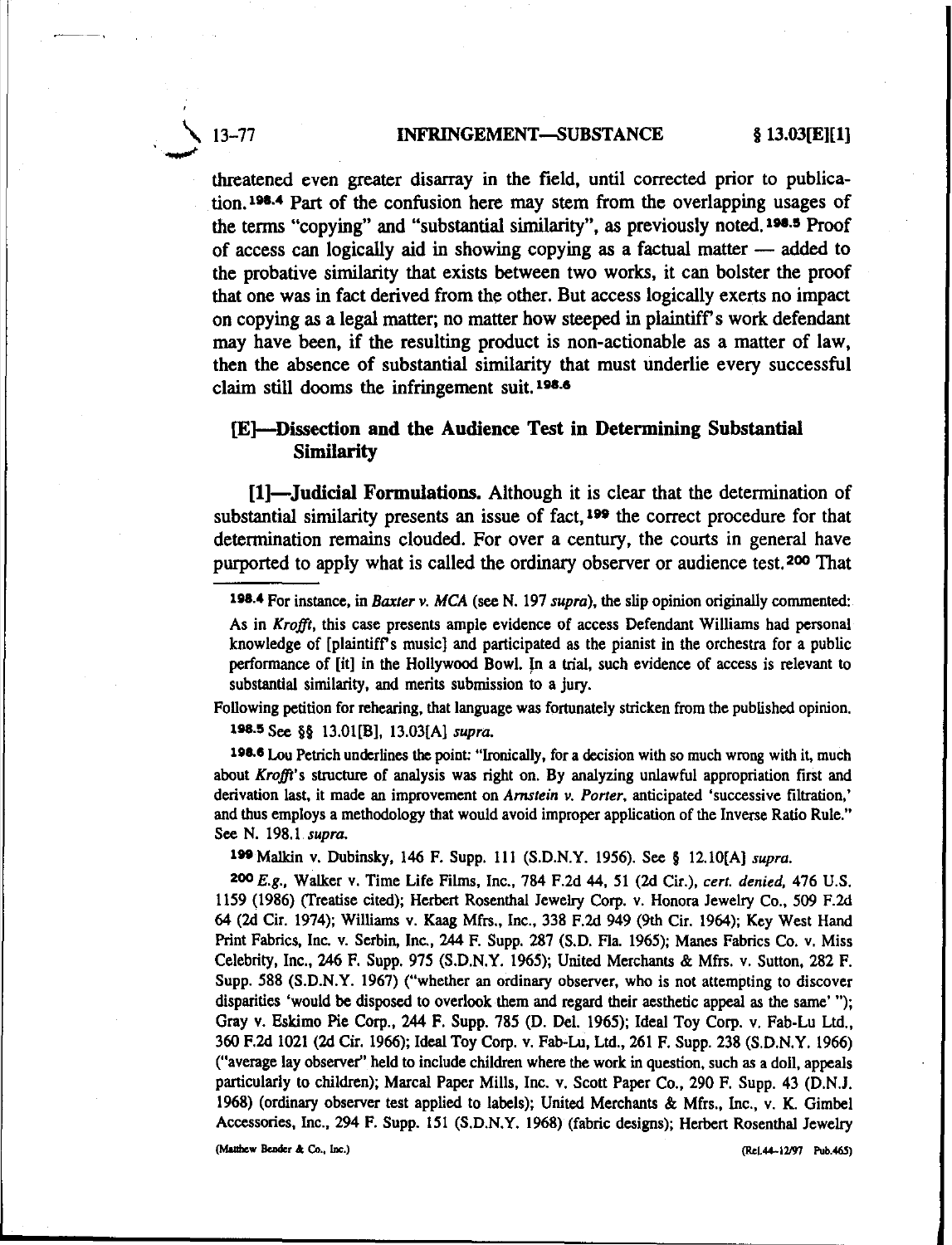test is the subject of the lengthy discussion in this section.200.1 Yet, the authority for the audience test emanates exclusively from the inferior courts, and may not be in harmony with the views of the nation's highest tribunal.200.2 Accordingly, this discussion must be placed into a type of mental "suspense account." It must inevitably be taken into account, and may indeed prove dispositive. But until the Supreme Court validates or negates the audience test, the copyright bar will be left in suspense as to its ultimate validity.

*[a}-The Audience Test.* The traditional test has been stated as follows:

The question really involved in such comparison is to ascertain the effect of the alleged infringing play upon the public,201 that is, upon the average reasonable man. If an ordinary person 201.1 who has recently read the story sits through the presentation of the picture, if there had been literary piracy of the story, he should detect that fact *without any aid or suggestion or critical*

200.1 The traditional audience test is the focus of this entire  $\S$  13.03[E], with the exception of § 13.03[E][1][b] *infra*, and also plays a role in § 13.03[F] *infra*.

200.2 See § 13.03[EJ[I]!b1 *infra.*

201 As to the relevance of public opinion polls on this issue, the court in Ideal Toy Corp. V. Kenner Prods., 443 F. Supp. 291 (S.D.N.Y. 1977), commented upon "the dangerous precedent of allowing trial by the court to be replaced by trial by public opinion poll." See also Warner Bros. V. American Broadcasting Cos., 720 F.2d 231 (2d Cir. 1983), which expressly declined to rule on whether survey evidence is admissible to aid a jury in determining substantial similarity, but held that a trial judge's grant of summary judgment to the defendant for lack of substantial similarity cannot be found erroneous because of the availability of survey evidence indicating a public belief of similarity.

201.1 One court proposes substituting the "intended audience" for the "ordinary observer" as the appropriate label. Dawson v. Hinshaw Music, Inc., 905 F.2d 731, 737 (4th Cir.), *cert. denied,* 498 U.S. 981 (1990). See the discussion of this case in § 13.03[E][4] infra

(Matthew Bender & Co., Inc.) (Rel.44-12/97 Pub.465)

Corp. v. Zale Corp., 323 F. Supp, 1234 (S.D.N.Y. 1971) (jewelry): Loomskill, Inc. v. Stein & Fishman Fabrics, Inc., 332 F. Supp. 1288 (S.D.N.Y. 1971) (fabric designs); Kustoff v. Chaplin, 120 F.2d 551 (9th Cir. 1941); Burtis *v,* Universal Pictures Co., 40 Cal. 2d 823, 256 P.2d 933 (1953); Funkhouser v. Loew's, Inc., 208 F.2d 185 (8th Cir.), *cert. denied,* 348 U.S. 843, *reb'g denied,* 348 U.S. 890 (1954); Cain v. Universal Pictures Co., 47 F. Supp. 1013 (S.D. Cal. 1942); Harold Lloyd Corp. v. Witwer, 65 F.2d I (9th Cir.), *dismissed,* 296 U.S. 669 (1933); Peter Pan Fabrics *v,* Acadia Co., 173 F. Supp. 292 (S.DN.Y. 1959), *affd sub nom.* Peter Pan Fabrics v, Martin Weiner Corp., 274 F.2d 487 (2d Cir. 1960); Costello v. Loew's, Inc., 159 F. Supp. 782 (D.D.C. 1958); Gordon *v,* Weir, III F. Supp. 117 (B.D. Mich. 1953), *affd.* 216 F.2d 508 (6th Cir. 1954); Barton Candy Corp. v. Tell Chocolate Novelties Corp., 178 F. Supp. 577 (B.D.N.Y. 1959); King Features Syndicate v. Fleischer, 299 F. 533 (2d Cir. 1924); Twentieth Century-Fox Film Corp. v. Stonesifer, 140 F.2d 579 (9th Cir. 1944); Arnstein v. BMI, 46 F. Supp. 379 (S.D.N.Y. *1942), affd,* 137 F.2d 410 (2d Cir. 1943); Cortley Fabrics Co. v. Slifka, 138 U.S.P.Q. 110 (S.D.N.Y. *1963), affd.* 317 F.2d 924 (2d Cir. 1963). See Educational Testing Servo *v,* Katzman. 793 F.2d 533, 541 (3d Cir. 1986).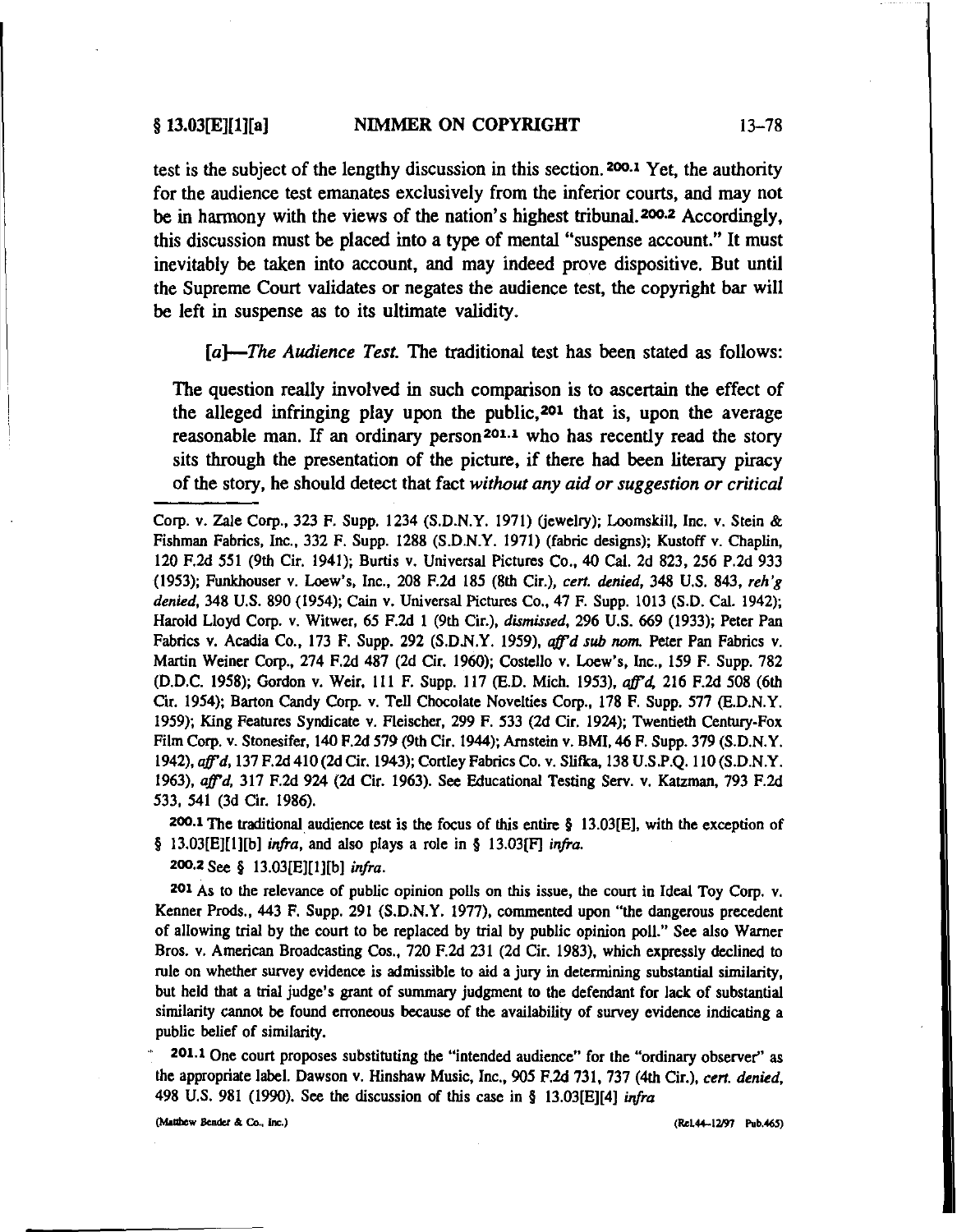#### 13-79 INFRINGEMENT-8UBSTANCE § 13.03[E][1][b]

*analysis by others. The reaction of the public to the matter should be spontaneous and immediate.* 202

*[b)-The New Learning?* In recent decades, the Supreme Court has confronted numerous copyright issues; yet none of those cases posed the line-drawing issue of how far .a defendant can go without committing *prima facie* infringement. 202.1 In fact, in none of those cases did the Supreme Court lay down the governing law as to what constitutes the elements of a copyright case. Rather, in the annals of Supreme Court jurisprudence, the elements spring forth fullgrown in a 1991 decision regarding telephone book compilations.

Specifically, in *Feist Publications. Inc. v. Rural Telephone Service Co.* ,202.2 the Supreme Court defined the essential element of an infringement claim (along with ownership of a valid copyright) as follows: "copying of constituent elements of the work that are original."202.3 That definition purports to apply across the

202.1 Prior to 1991, the most recent Court opinion addressed the scope of rights in underlying works when incorporated into derivative works; no argument was advanced there that defendant's movie did not infringe on plaintiffs short story absent reliance on the "new property right" theory (and, in the court below, indivisibility and fair use.) Stewart *v,* Abend, 495 U.S. 207 (1990). See § 3.07[A][3] *supra*. In the 1980's, the Court confronted the work-for-hire doctrine (Community for Creative Non-Violence v. Reid, 490 U.S. 730 (1989), see § 5.03[B][I][a][iii] *supra),* the scope of fair use (Harper & Row, Publishers, Inc. v. Nation Enters., 471 U.S. 539 (1985), see § 13.05[A][5] *infra).* termination of transfers (Mills Music, Inc. v. Snyder, 469 U.S. 153 (1985), see § 11.02[B][3] *supra),* criminal aspects relating to copyright (Dowling v. United States, 473 U.S. 207 (1985), see § 15.05 *infra),* and home taping as it relates to contributory infringement and fair use (Sony Corp. v. Universal City Studios, Inc. 464 U.S. 417 (1984), see § 12.04[A][2](b] *supra).*

202.2499 U.S. 340 (1991). See further discussion of this case in § 3.04[B][2] *supra.*

202.3The entire quote is:

Not all copying, however, is copyright infringement. To establish infringement, two elements must be proven: (I) ownership of a valid copyright, and (2) copying of constituent elements of the work that are original. See Harper & Row, 471 U.S., at 548, 105 S.Ct., at 2224.

See § 13.0I[B] *supra.* Notwithstanding the citation to Harper & Row, Publishers, Inc. *v,* Nation Enters., 471 U.S. 539, 548 (1985), that earlier case does not set forth the elements of an infringement case, nor does it define the level of culpable copying. The cited page does state: "[Clopyright does not prevent subsequent users from copying from a prior author's work those constituent elements that are not original. . . as long as such use does not unfairly appropriate the author's

**(Manhew Bender A** Co.• **Inc.) (ReL44-12N1 Pub.465)**

<sup>202</sup> Harold Lloyd Corp. v. Witwer, 65 F.2d I, 18 (9th Cir. 1933) (emphasis added). If the works in issue are directed to a particular audience, then the "spontaneous and immediate" reaction of that audience is determinative. Dawson *v,* Hinshaw Music, Inc., 905 F.2d 731. 736 (4th Cir.), *cert. denied,* 498 U.S. 981 (1990) (Treatise quoted). Thus, if the works are directed to an audience of children, "this raises the particular factual issue of the impact of the respective works upon the minds and imaginations of young people," who may not be as bent as their elders upon" 'detecting disparities.' " Sid & Marty Krofft Television Prods., Inc. v. McDonald's Corp., 562 F.2d 1157 (9th Cir. 1977). See § 13.03[A][I][c] *supra.*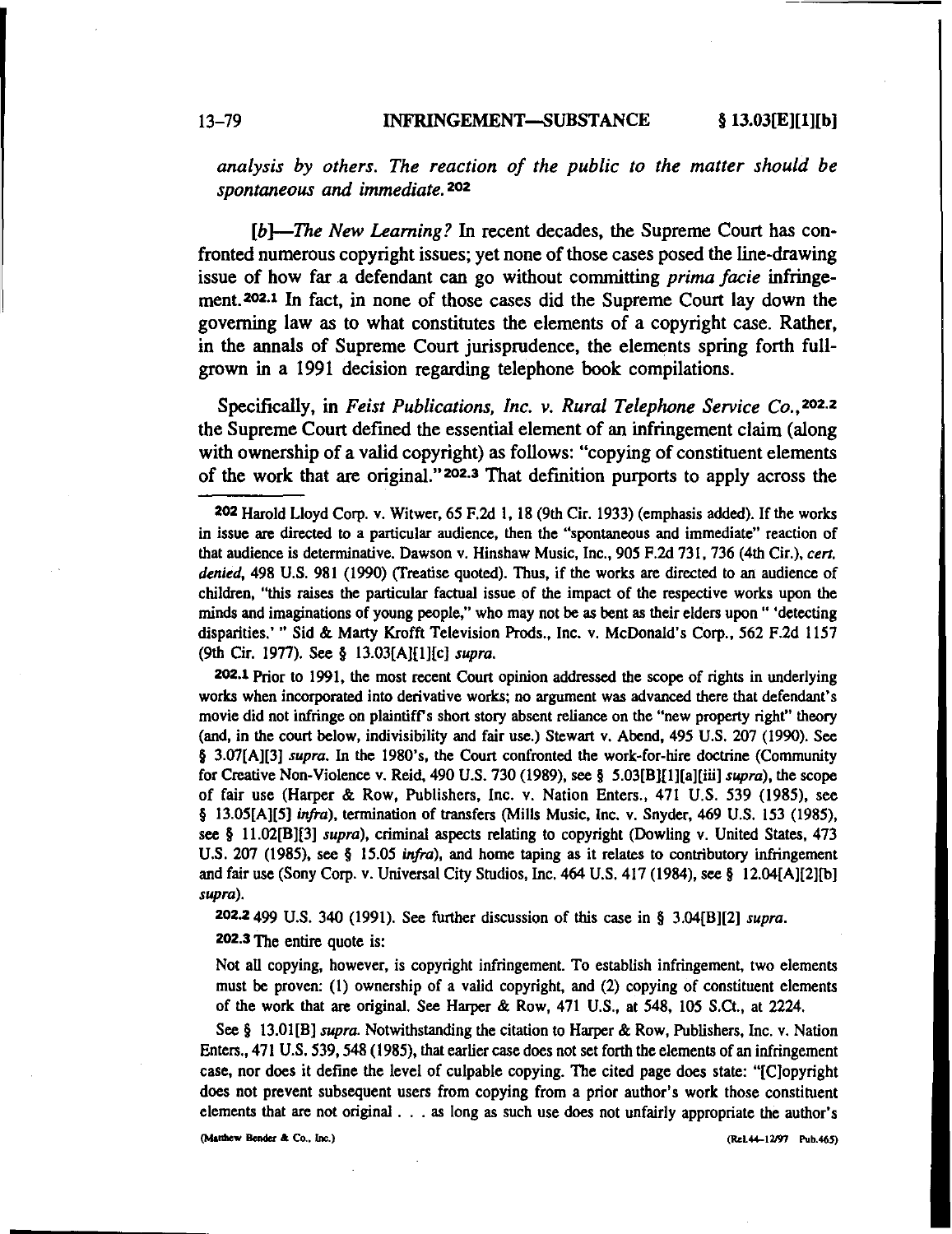board, not merely to the type of factual compilation at issue in *Feist.* 202.4 The prepositional phrase following "copying" furnished the linchpin for the Court's analysis. Notwithstanding the validity of the copyright in plaintiff's work as a whole, notwithstanding defendant's exact copying from plaintiff's work  $-$  even to the extent that defendant reproduced some fictitious listings composed by plaintiff to detect copying  $-$  and notwithstanding the decision by both lower courts in plaintiff's favor, a unanimous Supreme Court<sup>202.5</sup> held defendant's conduct noninfringing as a matter of law, given that the constituent elements that defendant appropriated were not themselves original.<sup>202.6</sup>

At least in the context of the factual compilations at issue in *Feist,* there was no hint that the Court deemed relevant the effect "upon the public," any "spontaneous and immediate" impression, or reactions reached "without any aid or suggestion or critical analysis." 202.7 Indeed, to focus on the precise scope of defendant's admitted copying and to detail how said copying was limited to unprotected expression, it would seem that critical analysis is essential. The Court's approach in *Feist,* on the facts there presented, is therefore inhospitable to an unadorned audience test.

Nonetheless, *Feist* did not in express terms reject the test. Accordingly, the inquiry into the doctrine's current viability must be posed as follows: Does the audience test give content to the Court's definition of infringing conduct as "copying of constituent elements of the work that are original?" In the context of the *Feist* decision itself, it would seem that the audience test can play no useful role. But more broadly, to the extent that application of the audience test results in liability across the spectrum of copyrightable compositions, when such copying has occurred, and denies liability when there is either no copying or copying only of unoriginal constituents, then it may be concluded that that test fulfills

202.4 Apart from the circumstance that the Court stated that this element exists "[t]o prove infringernent" without limiting its statement to the context of factual works, the Court's citation to *Harper* & *Row* - a case about President Ford's memoirs, a more traditional type of literary work (albeit one which contained some facts) —would have been inapposite had the Court meant thus to limit itself.

202.5 Justice O'Connor authored the opinion, which won the accord of a spectrum running from Justice Marshall to Justice Scalia, and included the Court's then-newest member, Justice Souter. Justice Blackmun merely concurred in the judgment.

202.6 The elements at issue were facts, which lie beyond copyright protection. See the further discussion of *Feist* in §§ 13.01[B) & 13.03[B][2][b) *supra.*

202.7 See § 13.03[E)[I][a) *supra.*

**(Mlnhew Bender &.**Co., lAc.) (R.L44-I2197 Pub.465)

original contribution," [d. at 548 (Treatise cited). Nonetheless, the Court there continues: "We need not reach those issues, however, as The Nation has admitted to lifting verbatim quotes of the author's original language ... constituting some 13% of The Nation article," *Id,* The case then turns on fair use. See § 13.05[A][5] *infra.*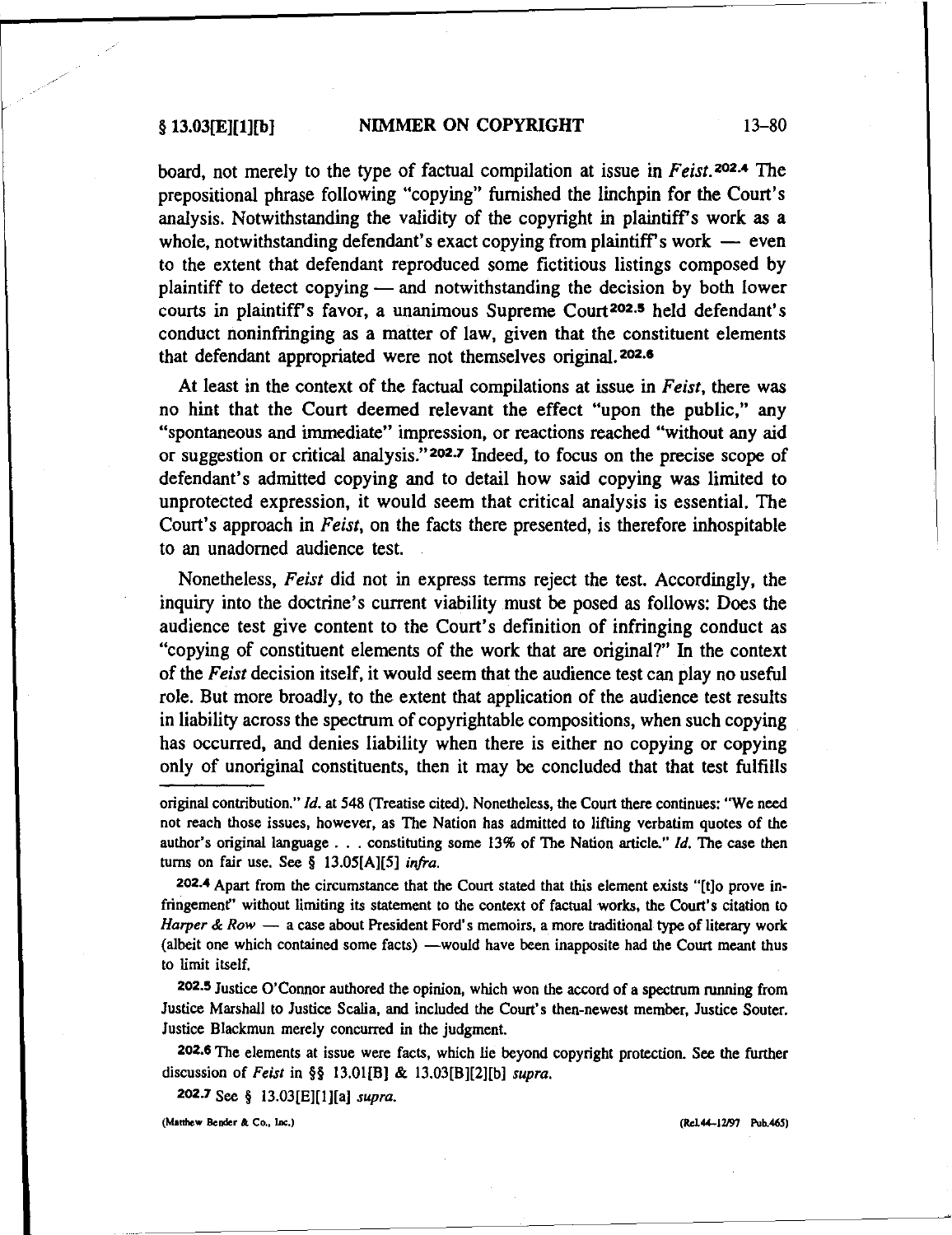the goals of copyright law as detailed by the Court. By contrast, to the extent that the audience test frustrates that goal, it must be discarded, limited, or tailored to meet the Supreme Court's formulation.

It is submitted in the discussion that follows that the audience test does not, at its core, serve the goal set forth above.<sup>202.8</sup> No doubt, it is possible to limit and tailor that core, as well as to accrete special exceptions to it<sup>202.9</sup> - the courts can contort and distend the audience test such that it will not fall directly afoul of *Feist.* 202.10 But the mere fact that the exercise is possible hardly proves it to be desirable. Defenders of Ptolemy's geocentric universe could explain each new celestial *datum* with exceptions and riders; eventually, however, the weight of the genymandering brought the whole model

# [Next page is 13-89]

202.8 See § 13.03[EJ[2] *infra.* But see refinements that courts have imposed on the audience test in § 13.03[EJ[3] *irifra.*

202.9 See the various approaches canvassed in § 13.03[E][3] *infra*.

202.10 Exceptions within exceptions have become a standard feature in audience test jurisprudence. In Cooling Sys. & Flexibles, Inc. *v.* Stuart Radiator, Inc., 777 F.2d 485, 493 (9th Cir. 1985), the Ninth Circuit stated. "What is important is not whether there is substantial similarity in the total concept and feel of the works. [citation] but whether the very small amount of proteetible expression in [plaintiff]'s catalog is substantially similar to the equivalent portions of [defendant]'s catalog." Two years after that decision, the same court held *Cooling Systems* inapplicable to artistic works, ruling that even uncopyrightable material could be considered in evaluating substantial similarity. McCulloch v. Albert E. Price, Inc., 823 F.2d 316, 321 (9th Cir, 1987). Shortly thereafter, however. the Ninth Circuit limited its limitation of *Cooling Systems:* "Although even unprotectible material should be considered when determining if there is substantial similarity of expression, see *McCulloch,* 823 F.2d at 320-21. no substantial similarity may be found under the intrinsic test where analytic dissection demonstrates that all similarities in expression arise form the use of common ideas." Aliotti v. R. Dakin & Co., 831 F.2d 898, 901 (9th Cir. 1987). It would seem that Feist demands, at a minimum, Aliotti's limitation of *McCulloch*.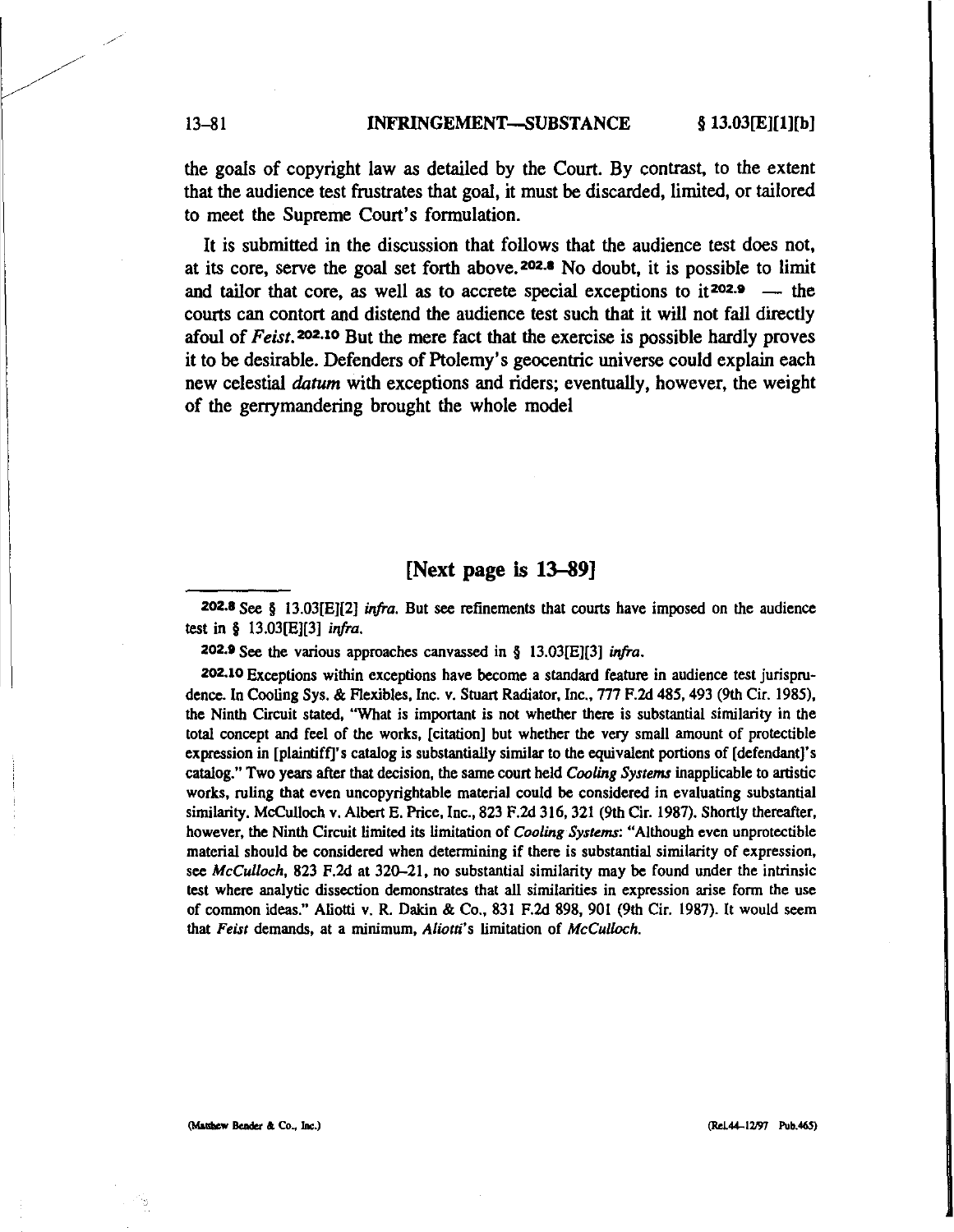crashing down. 202.11 Given the questionable doctrinal footing for the audience test,202.12 the fact that, in practice, it "has had an artificial and disappointingly inaccurate application"202.13 and increasingly has become a verbal formula to explain results otherwise reached, 202.14 the myriad exceptions in the way it is applied,202.15 its total incongruence with the tools needed to evaluate those works of technology that increasingly dominate<sup>202.15a</sup> copyright jurisprudence,<sup>202.16</sup> its hostility in practice to sound judicial management202.17 through eliminating meritless claims via summary judgment,202.18 and finally the fact that

202.13 Shipman v. RKO, 100 F.2d 533 (2d Cir. 1938).

202.14 Without expressly discussing the audience test, its underlying rationale was brought into question in Warner Bros. v. American Broadcasting Cos., 720 F.2d 231 (2d Cir, 1983). Judge Newman, speaking for the court, stated: 'The 'substantial similarity' that supports an inference of copying sufficient to establish an infringement of copyright is not a concept familiar to the public at large ... [W]hen <sup>a</sup> trial judge has correctly ruled that two works are not substantially similar as a matter of law, that conclusion is not to be altered by the availability of survey evidence indicating that some people applying some standard of their own were reminded by one work of the other ... If a case lies beyond those limits, the contrary view of a properly drawn sample of the population, or even of a particular jury, cannot be permitted to enlarge (or diminish) the scope of statutory protection enjoyed by a copyright proprietor." Id. at 245.

202.15 See § 13.03[E][3] *infra.* Indeed, given the disagreement among the circuits about how to apply the audience test, Supreme Court review is ripe on this basis alone. See *id.* Ns. 243, 253.1 *infra.*

202.15a See Katsh & Rifkin, The New Media and a New Model of Conflict Resolu*tion: Copying, Copyright. and Creating,* 6 Notre Dame J.L. Ethics & Pub. Pol'y 49, 60-63 (1992) (showing explosive growth in litigation of copyright cases, with marked increase **in** cases of computer variety).

#### 202.16 See § 13.03[E][4] *infra.*

202.17 Celotex Corp. v. Catrett, 477 U.S. 317 (1986) ("Summary judgment procedure is properly regarded not as a disfavored procedural shortcut, but rather as an integral part of the Federal Rules as a whole, which are designed' to secure the just, speedy and inexpensive determination of every action.' ") See Anderson v. Liberty Lobby, Inc., 477 U.S. 242 (1986). Various copyright cases have cited these Supreme Court precedents in granting summary judgment, both to plaintiffs and defendants. *Eig.,* Steinberg v. Columbia Pictures Indus., Inc., 663 F. Supp. 706 (S.D.N.Y. 1987); Sandwiches, Inc. v. Wendy's Int'I, Inc., 654 F. Supp 1066, 1070 (E.D. Wis. 1987); Marshall v. Miles Lab., Inc., 647 F. Supp. 1326, 1329 (M.D. Ind. 1986).

202.18 For the sake of illustration, consider developments in the Ninth Circuit. *Krafft,* that circuit's seminal 1977 case, arguably precludes summary judgment in almost all

(Matthew Bender & Co., Inc.) (Rel.41-12i96 Pub.465)

<sup>202.11</sup> See generally T. Kuhn, *The Structure of Scientific Revolutions* (1970).

<sup>202.12</sup> See § 13.03[E][21 *infra.*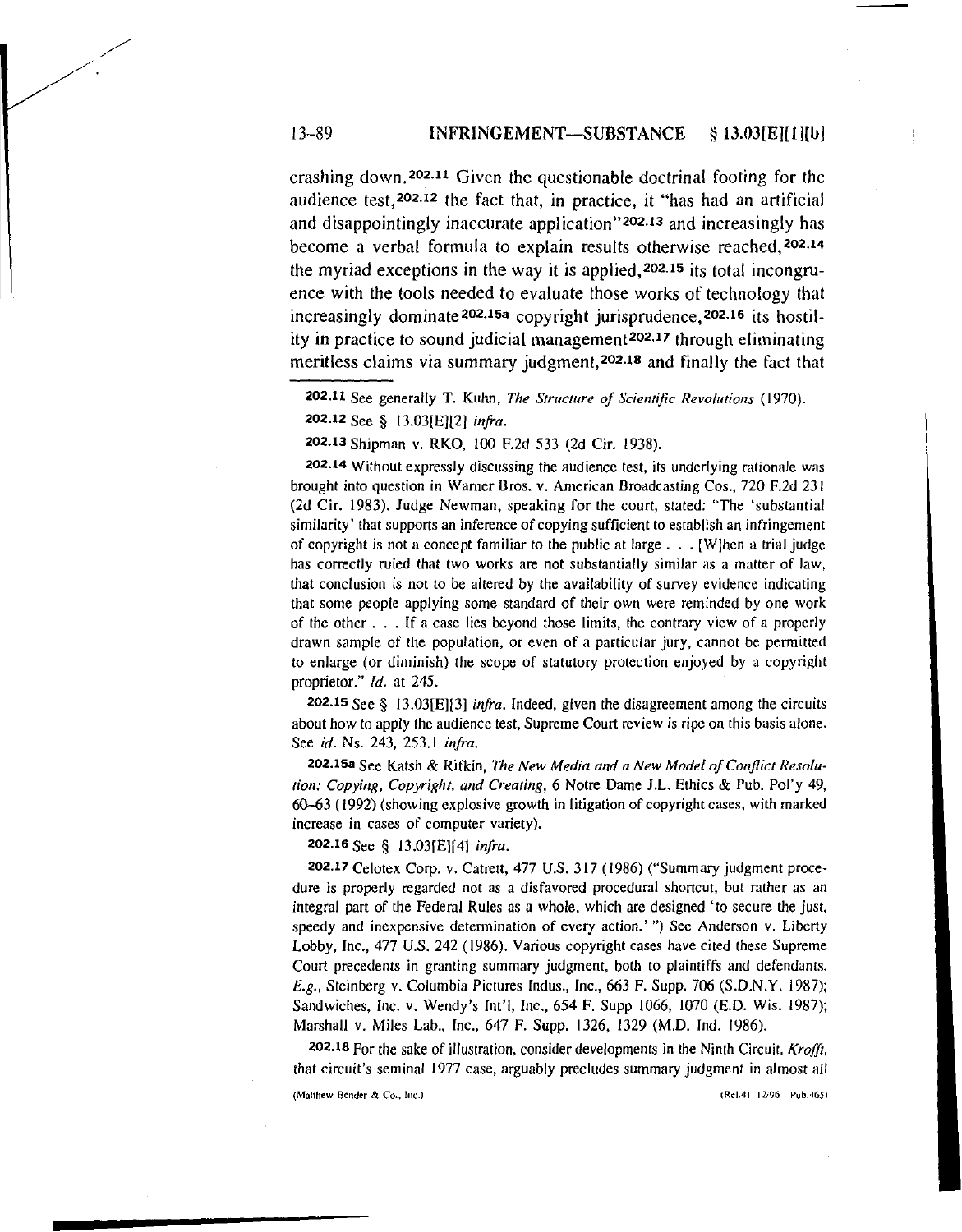it is inadequate to explain the result in the most important Supreme Court case posing the question of how to determine infringement, perhaps a paradigm shift of Copernican proportions is needed in the

cases in which the defendant maintains that no jury could find its work substantially similar to plaintiff's. See § 13.03[E][3] *infra.* Yet, subsequent to *Krofft,* the Ninth Circuit, although sporadically disapproving of the practice. nonetheless affirmed many summary judgments in favor of defendants for lack of substantial similarity as a matter of law. See *Berkic, See, Litchfield,* and *Cooling Systems,* cited in *id.* N. 250 *infra.*

A decade after *Krafft,* the unevenness in application of its rule emerges most clearly from Baxter *v.* MCA, Inc., 812 F.2d 421 (9th Cir. 1987). The district judge made a finding that "[t]he Court cannot hear any substantial similarity between defendant's [musical composition] and plaintiff's. Until Professor Baca!'s tapes were listened to, the Court could not even tell what the complaint was about."  $Id$ , at 423. In reversing, the Ninth Circuit stated: "We do not suggest that our ears are any more sophisticated than those of the district court. Nevertheless, based on our review of the record, we are persuaded that reasonable minds could differ as to whether [plaintiffs) Joy and [defendant's] Theme from E.T. are substantially similar."  $Id$ , at 425. Five days after enunciating that rule, the Ninth Circuit reverted to approval of summary judgment for the defendant as a matter of law. Frybarger v. International Business Machs. Corp., 812 F.2d 525, 529 (9th Cir. 1987) (although there are numerous similar features in plaintiff's and defendant's work, no reasonable jury could find the two works substantially similar). *Accord* Worth v. Selchow & Righter Co., 827 F.2d 569 (9th Cir. 1987), *cert. denied,* 485 U.S. 977 (1988) (decided six months after *Baxter);* Aliotti v. R. Dakin & Co., 831 F.2d 898 (9th Cir. 1987) (decided eight months after *Baxter);* Rachel v. Banana Republic, Inc., 831 F,2d 1503 (9th Cir. 1987) (same).

The next year, the Ninth Circuit seemed actively to approve summary judgment in order to weed out meritless infringement claims. In Olson v. National Broadcasting Co., 855 F.2d 1446 (9th Cir, 1988), following a jury verdict in favor of plaintiff, the district judge granted a j.n.o.v. In affirming, the court concluded that such similarities as do exist result from unprotectible scenes a faire and concluded that no substantial similarity of protectible expression remained. A momentum seemed to be building; indeed if not in word, *Olson* and later cases came close to abandoning the audience test. See Narell v. Freeman, 872 F.2d 907, 910 (9th Cir. 1989) ("We frequently have affirmed summary judgment in favor of copyright defendants on the issue of substantial similarity.")

Yet, news of the audience test's death was greatly exaggerated. Shaw *v,* Lindheim, 919 F.2d 1353 (9th Cir, 1990), decided several months before *Feist,* stated that any time the plaintiff can satisfy *Krafft's* extrinsic text, a triable issue of fact exists. That ruling arguably returned the Ninth Circuit to the high-water mark of the anti-summary judgment tide. See § 13.03[E][3] & N. 259 *infra.* See also § 13.03[F][5] N. 345 *infra.* Thereafter, the Ninth Circuit would seem to have drastically limited *Shaw.* See Brown Bag Software v. Syrnantec Corp., 960 F.2d 1465 (9th Cir.), *cert. denied,* 506 U.S. 869 (1992).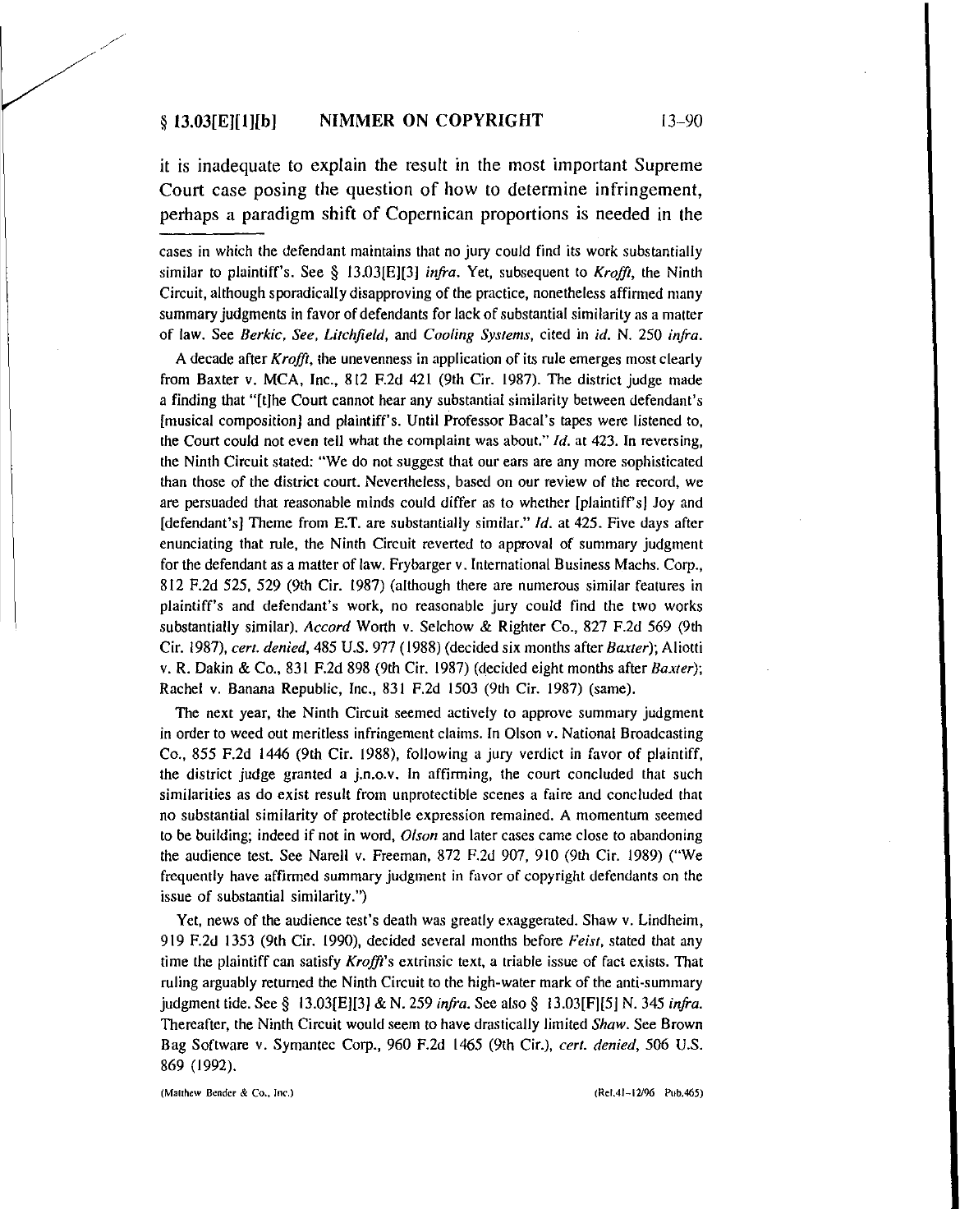law of copyright.202.19 It would seem preferable, in short, to discard the audience test. 202.20

But what to offer in its stead? In *Feist,* the Court took a copyrighted work and eliminated from the substantial similarity calculus all material therein not subject to copyright. The result was to appreciate that the defendant copied only uncopyrightable elements from plaintiff's work, and therefore to deny liability.202.21 This writer elsewhere has proposed such a test for works of high technology under the rubric "successive filtering."202.22 Whatever the label, the method is sound and has been applied, at least *sub silentio,* by courts in a variety of contexts.202.23 In the wake of *Feist,* it should be considered not only

202.20 Partially underlying this conclusion, lises, to borrow from the physicists. a "Faith in Ultimate Simplicity." See *id.* Rather than a specific rule tailored to every fact situation, in which carved-out exceptions and counterprinciples dominate each decision, this writer submits that consistent rules of general application furnish a far more elegant framework for decisionmaking. See Tribe, *Taking Text and Structure Seriously: Reflections on Free-Form Method in Constitutional Interpretation,* 108 Harv, L. Rev. 1221, [287 & n.217 (1995).

202.21 "The mere fact that a work is copyrighted does not mean that every element of the work may be protected." *Feist,* 499 U.S. at 348.

202.22 See Nimmer, Bernacchi & Frischling, A *Structured Approach to Analyzing the Substantial Similarity ofComputer Software in Copyright Infringement Cases,* 20 Ariz. SI. LJ. 625, 655-56 (1988), which forms the basis for § 13.03[F] *infra.*

202.23 For some examples of cases applying the *Feist* standard *avantla lettre,* see Novak *v,* National Broadcasting Co., 716 F. Supp. 745, 752 (S.D.N.Y. 1989), *later opinion,* 724 F. Supp. l4[ (S.D.N.Y. 1989) ("after the court 'distills out' the unprotectible ideas and *scenes a faire.'* summary judgment for defendant granted on some counts, denied on another); Feder v. Videotrip Corp., 697 F. Supp. 1165 (D. Colo. 1988) (Treatise cited) (denying liability notwithstanding plaintiff's refusal of defendant's request for a license and defendant nonetheless copied some facts, scenes a faire, and tiny amount of protected expression from plaintiff's copyrighted work). After *Feist,* see Laureyssens *v,* Idea Group, Inc., 768 F. Supp. 1036, 1053-55 (S.D.N.Y. 1991) (although defendant consciously copied plaintiff's work, which would look similar to ordinary observer, liability denied as similarities did not relate to those aspects that were original to plaintiff), *aff d (but rev'd on other grounds)*, 964 F.2d 131 (2d Cir. 1992). The *Laureyssens* Second Circuit opinion effectively filtered out unprotected elements from plaintiff's admittedly copyrighted work to conclude that the remaining appropriation was not actionable. 964 F.2d at 14l . Under those circumstances, the court conceded that a "more discerning ordinary observer test for substantial similarity" is appropriate. *Id.* See N. 205 *infra.*

(Matthew Bender & Co., lnc.)

<sup>202.19</sup> See Kuhn, *op. cit.* N. 202.11 *supra.* Although the Grand Unified Theory of Copyright may continue to elude our grasp, solace can be derived from the continual striving for such a theory even in the much older discipline of physics. See Ferris, *Frand Unification Theories: Faith in Ultimate Simplicity,* Next: The Coming Era in Science (H. Noble, ed.) (1988).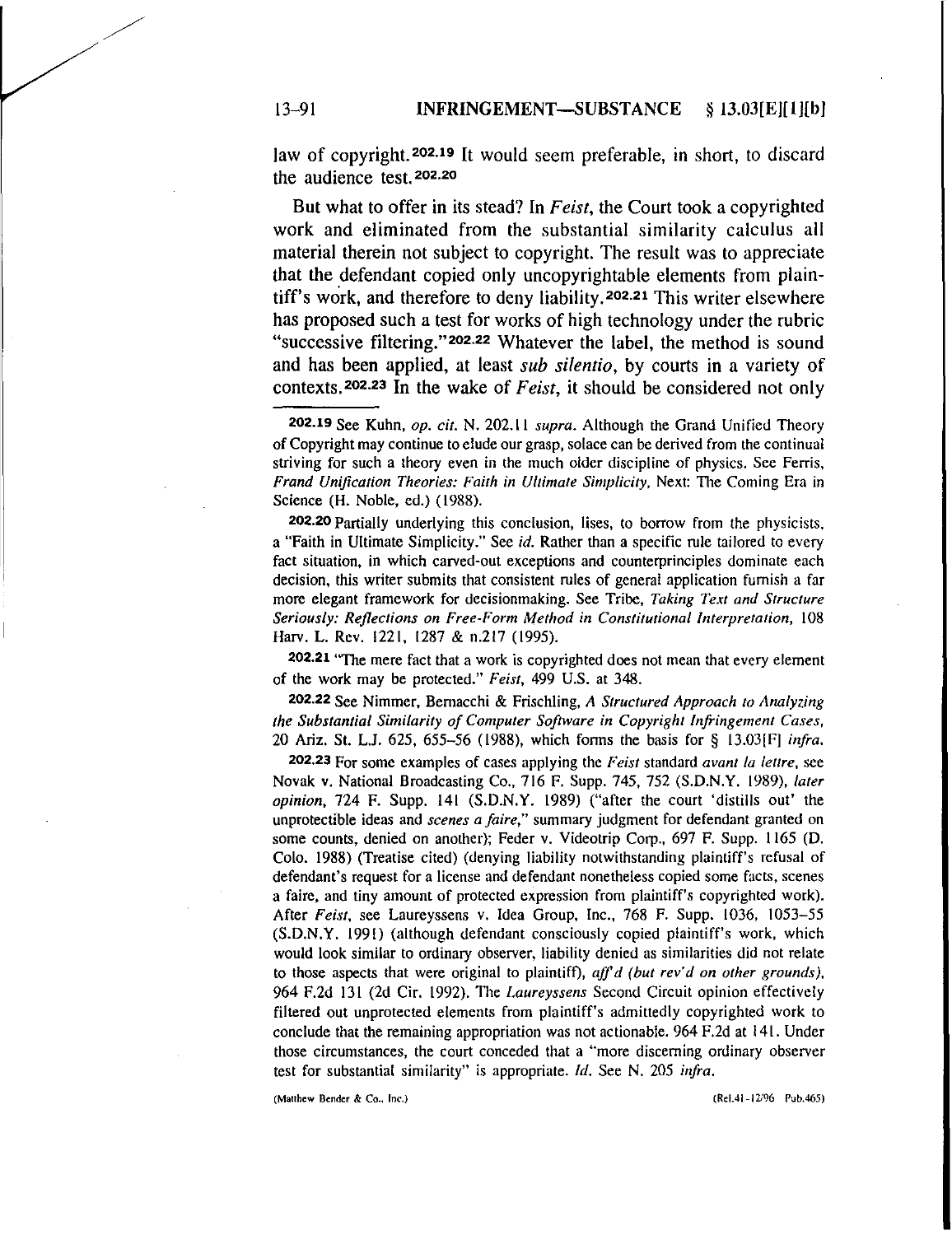#### $§ 13.03[E][1][b]$ NIMMER ON COPYRIGHT 13-92

for factual compilations202.23a and computer programs, but across the gamut of copyright law: 202.23b to determine whether the similarity between plaintiff's and defendant's work is substantial, the comparison should not include unoriginal elements of plaintiff's work;202.23c rather, the comparison should take place after filtering out<sup>202.24</sup> of the analysis elements of plaintiff's work that are not protectible.202.25 The result of that test may or may not match the outcomes of the various cases applying the so-called audience test and its innumerable variants. 202.26

202.23a "What must be shown is substantial similarity between those elements, *and anly those elements*, that provide copyrightability to the allegedly infringed compilation." Key Publications, Inc. v. Chinatown Today Pub. Enters., Inc., 945 F.2d 509, 514 (2d Cir. 1991) (emphasis added).

202.23b Country Kids 'N City Slicks, Inc. v. Sheen, 77 F.3d 1280, 1284 n.5 (10th Cir. 1996) (Treatise quoted).

202.23c See Fisher-Price, Inc. v. Well-Made Toy Mfg. Corp., 25 F.3d 119, 123 (2d Cir, 1994) (children's toys); Jarvis v. A & M Records, 827 F. Supp. 282, 290--91 (D.N.!. 1993) (song); Coates-Freeman Assocs.. Inc. v. Polaroid Corp., 792 F. Supp. 879, 885 (D. Mass. 1992).

202.24 As set forth below, the successive filtering should winnow out, for instance, elements of the plaintiff's work that are copied from prior works, that contain raw facts, that constitute scenes a faire, and that result from the merger of idea and expression. See § 13.03[F] *infra.*

202.25 If attention is paid to how courts have actually proceeded in past infringement analyses, rather than their nomenclature. *Feist* does not represent a radical shift. E.g., Flag Fables, Inc. v. Jean Ann's Country Flags & Crafts, Inc., 730 F. Supp. 1165, 1179 (D. Mass. 1989) ("the only 'substantial similarity' which is legally significant is that existing between protected aspects of the plaintiff's work and the conflicting elements of the defendant's design"), *citing* Concrete Mach. Co.. v. Classic Lawn Ornaments, Inc., 843 F.2d 600 (1st Cir. 1988). The point is that such past infringement analyses have departed from the strict perspective of the ordinary observer, thus pro *tanto* abandoning the core of the audience test, notwithstanding their rote invocation of the ordinary observer as a step in the analytic process.  $E.g., id.$  at 1178 ("an 'ordinary observer' comparison of each party's artistic expression").

202.26 For instance, in Collins & Aikman Corp. v. Carpostan Indus., Inc.. 720 F. Supp, 561, 565 (D.S.C. 1989), *affd mem.,* 905 F.2d 1529 (4th Cir. 1990) (Treatise cited), there were "substantial differences in the construction of these two fabric designs and slight differences in visual impression." Under the audience test, the judge was constrained to send the case to the trier of fact. Given that the parties consented to trial on the merits being consolidated with the preliminary injunction motion, the trier of fact in that case was also the judge, who ruled in defendant's favor.  $Id$ . at 566. Query whether the same verdict would have been returned by a jury instructed according to the "ordinary observer" test.

(Matthew Bender & Co., Inc.)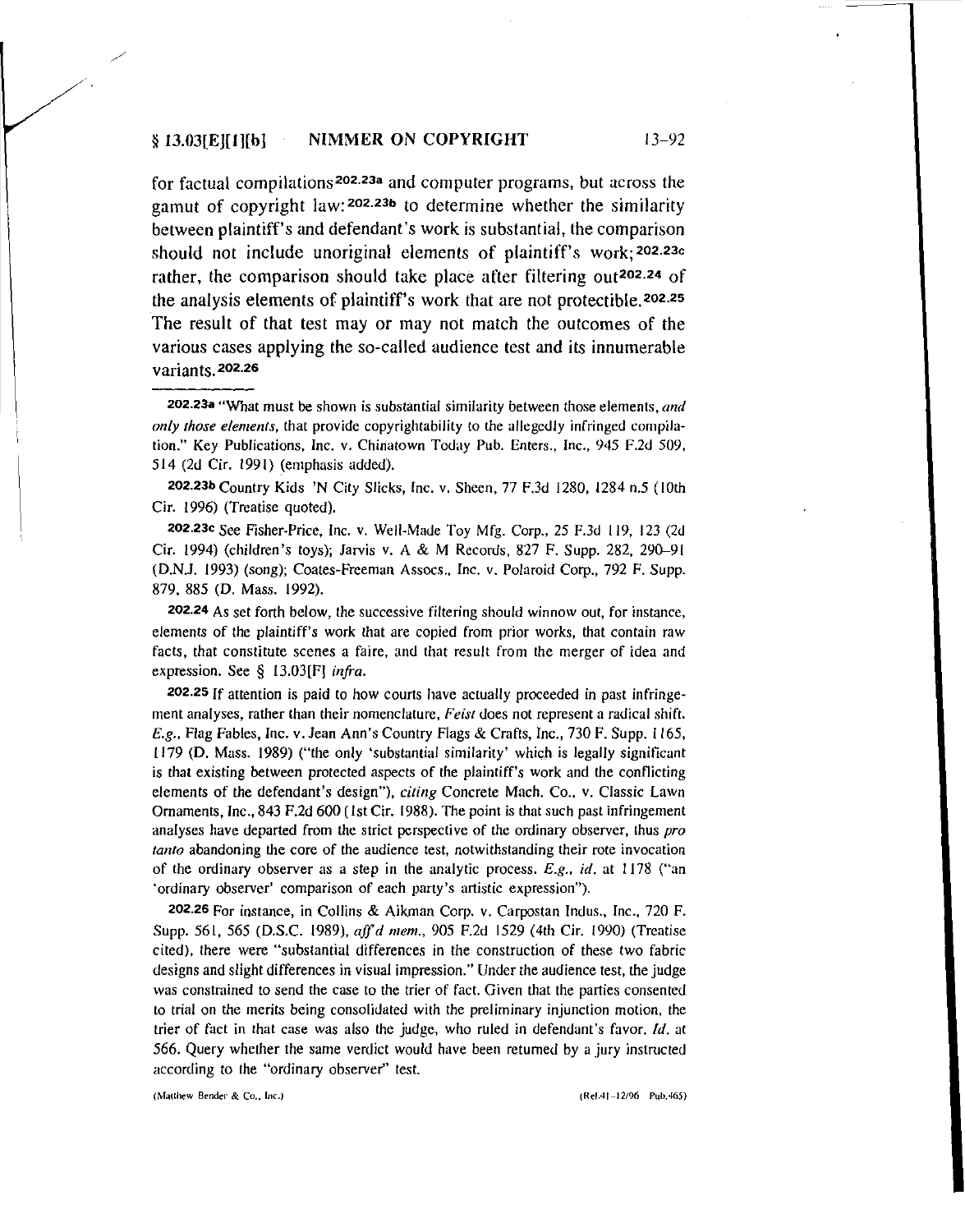[2]-Criticism of the Audience Test. Reverting to the formulation set forth above describing the role of the ordinary observer, 202.27 the italicized portion represents the very heart of the audience test and, it is suggested, its weakness. The trier of fact is not to examine "hypercritically or with meticulous scrutiny,"203 but is to determine similarity solely on the basis of his "net impression,"204 ignoring any particular impressions of similarity found by dissecting and examining elements of the two works. 205 In comparing a book and a motion picture, the public must be "deceived" into believing "that the films are a picturization of plaintiff's literary work" in order for there to be a finding of infringement. 206

Before examining the implications of this doctrine, it would be well to note its origin. This "audience test" is commonly said 207 to be based on the opinion rendered in the leading case *Daly v. Palmer.* 208 In that *(Text continued on page 13-93)*

204 Solomon v. RKO Radio Pictures, 44 F. Supp. 780, 782 (S.D.N.Y. 1942).

*2051d.* It is therefore oxymoronic to refer, as did one court, to a "more discerning 'ordinary observer' test." See Folio Impressions, Inc. v. Byer Cal., 937 F.2d 759, 767 (2d Cir. 1991). Nonetheless, the salutary result of such "discernment" may be the successive filtering advocated above. See *id.* at 765 (test to prove infringement "demands that the similarities relate to protectible material"). See the decision below, 752 F. Supp. 583, 591-92 (S.D.N.Y. (990). On the other hand, a later decision applying *Folio Impressions* declined to engage in dissection, and went to the opposite extreme of invoking the unhelpful standard of "total concept and feel." Knitwaves, Inc., v. Lollytogs Ltd., 71 F.3d 996,1003 (2d Cir. (995). See § 13.03[A][ll[c] *supra.*

206 Roe-Lawton v. Hal E. Roach Studios, 18 F.2d 126, 128 (S.D. Cal. (927). 207 Shipman v. RKO Radio Pictures, 100 F.2d 533 (2d Cir. (938). 208 6 F. Cas. 1132, No. 3,552 (C.C. S.D.N.Y. 1868).

(Matthew Bender & Co., Inc.) (Ret.41-12/96 Pub.465)

<sup>202.27</sup> See § 13.03[E][I][a] *supra.*

<sup>203</sup> Twentieth Century-Fox Film Corp. v. Stonesifer, 140 F.2d 579, 582 (9th Cir. (944).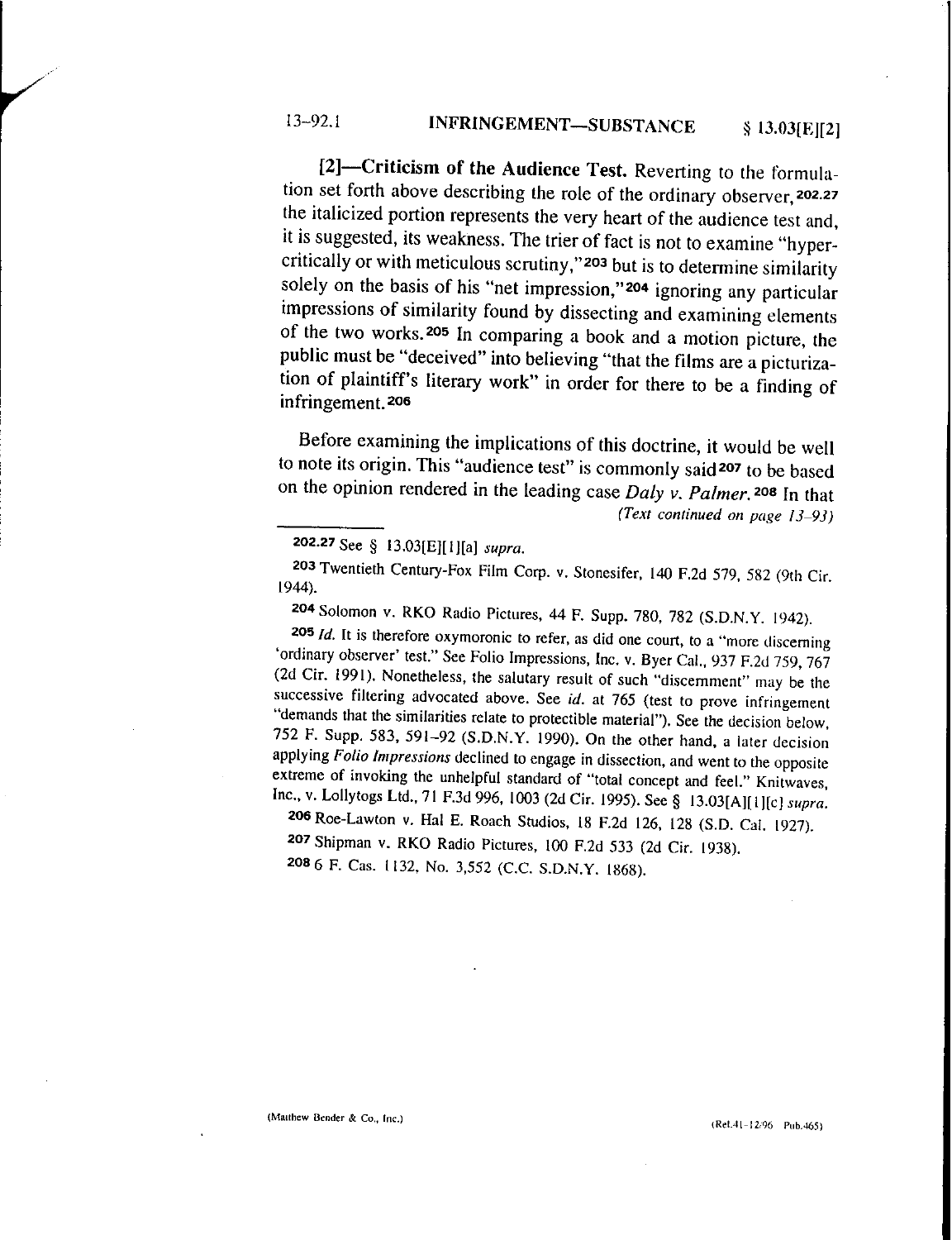# 13-93 **INFRINGEMENT-SUBSTANCE** § 13.03[E][2]

case, both parties' works involved a scene on a railroad track wherein someone tied to the track is released just in time to avert a tragic demise. The scenes were not similar in dialogue but were almost identical in action. In answer to the argument that copyright does not protect pantomime and other nonverbal action, the court said:

[A] composition when represented excites emotion and imparts impressions not merely through the medium of the ear as music does but through the medium of the eye as well as the ear. Movement, gesture and facial expression, which address the eye only, are as much a part of the dramatic composition as is the spoken language which addresses the ear only; and that part of the written composition which gives direction for the movement and gesture is as much a part of the composition and protected by copyright as is the language prescribed to be uttered by the characters. . . .209

Then, within the above context, the court went on to say that the standard for determining similarity is whether the two works are:

[I] recognized by the spectator, [2] through any of senses to which the representation is addressed; [3] as conveying substantially the same impressions to and exciting the same emotions in the mind in the same sequence or order.210

The "audience test" derives from the phrase numbered I above. Yet there is nothing in this passage to indicate that there must be no dissection or analysis in considering the significance of sensory impressions. Furthermore, within the above-stated context, it is at least perfectly arguable that phrase 2, not phrase I, deserves the emphasis. That is, it may be that the court in this passage  $-$  from which so much has been extracted — intended merely to point up the principle that elements appealing to any of the senses might command copyright protection.

Certainly, there can be no dispute that the "spontaneous and immediate"211 reactions of the ordinary observer are relevant evidence in determining the existence of copying.212 There is, however, reason

211 Harold Lloyd Corp. v. Witwer, 65 F.2d I. 18 (9th Cir. 1933), *cert. dismissed.* 87 L. Ed. 1507 (1934).

212 MCA, Inc. *v,* Wilson. 425 F. Supp. 443 (S.D.N.Y. 1976) (Treatise quoted), *modified*, 677 F.2d 180 (2d Cir. 1981). After quoting the foregoing sentence, the MCA

(Matthew Bender & Co., lnc.} (Re1.J9-5/96 Pub.465)

*<sup>209/</sup>d.* at 1137.

*<sup>210</sup>ld.* at 1138.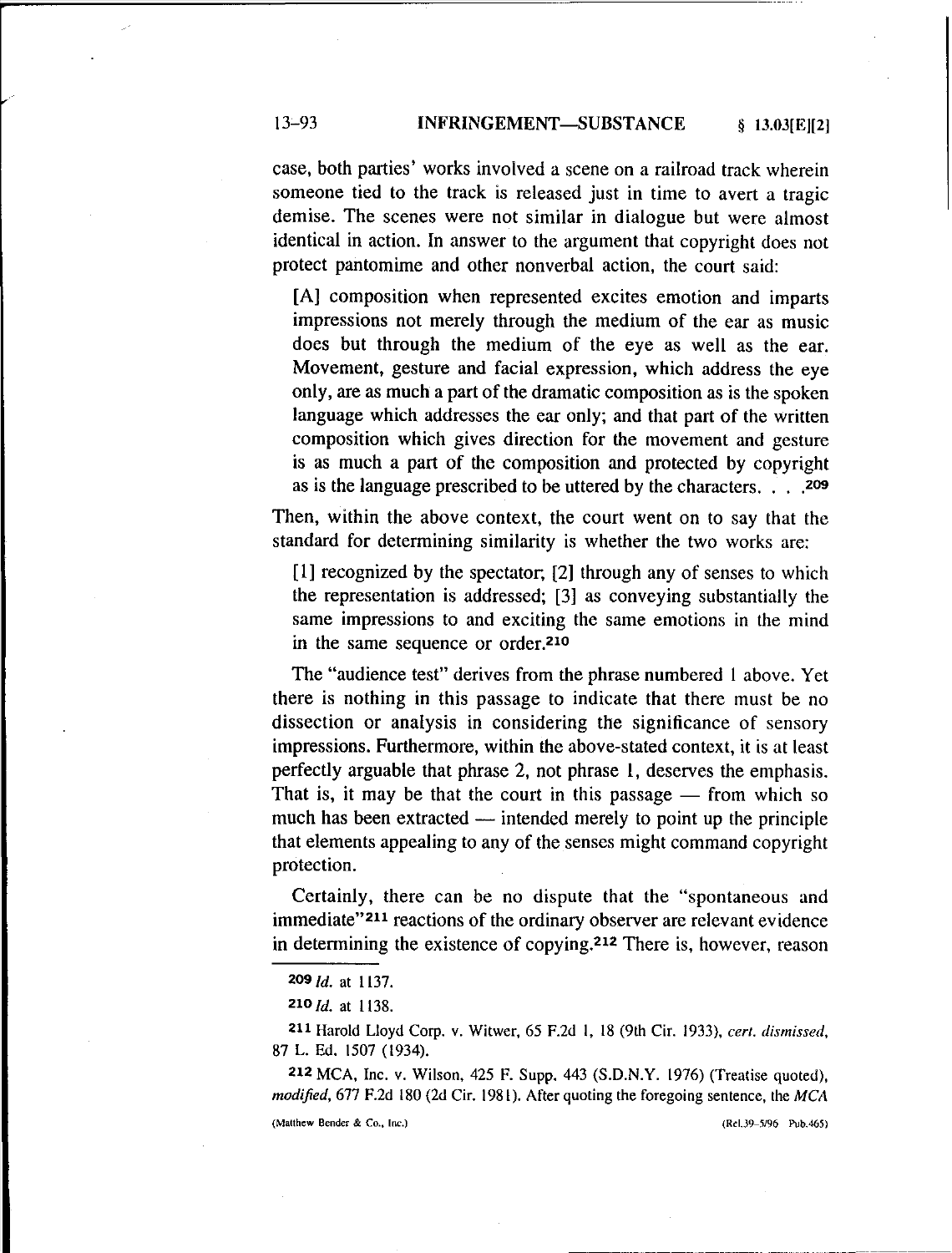to dispute the doctrine insofar as it makes the visceral reactions of the trier *the* ultimate test of copying (assuming access). The Copyright Act is intended to protect writers from the theft of the fruits of their labor,213 not to protect against the general public's "spontaneous and immediate" *impression* that the fruits have been stolen. To be sure, the ordinary observer's impression that there has been a theft is important evidence in establishing that, in fact, there was a theft, but the two are not the same. There are reasons why the spontaneous impressions of an ordinary observer  $-$  or reasonable person in comparing two literary works  $-$  may not always prove an accurate guide to ferreting out the existence of literary theft. These reasons we now propose to examine.

The "audience test" is an attempt at applying the "reasonable person" doctrine as found in other areas of the law to copyright.<sup>214</sup> But in those other areas *(e.g.,* torts, trusts, corporations, criminal law), the trier is asked to compare the defendant's actions with what the trier's own (presumably reasonably prudent) actions would be under the same circumstances. Thus, in a negligence case, the trier puts himself into the defendant's shoes, not the shoes of an "ordinary observer" of the accident. Contrast this with the "audience test" where the essential question is: did the defendant copy from plaintiff? Here the trier is not equipped to put himself into the defendant's shoes. He cannot meaningfully answer whether, if he were in the defendant's shoes, he would have been constrained to copy from the plaintiff in order to achieve the given result. Therefore, the trier is directed to answer the only question he can answer  $-$  does the result of the defendant's work give appearances of having been copied from the plaintiff? But this leads us back to the dead end of audience impression of theft, not to the theft itself. Can there be literary theft without an immediate and spontaneous detection by the ordinary observer? If this question can be answered in the affirmative, then, obviously, the audience test is inadequate.

213 See Echevarria v.Warner Bros. Pictures. 12 F. Supp. 632, 634 (S.D. Cal. 1935).

214 Sheldon v. Metro-Goldwyn Pictures Corp., 7 F. Supp, 837 (S.D.N.Y. 1934), *rev'd*, 81 F.2d 49 (2d Cir. 1936).

(Mauhew Bender & Co., Inc.) (Rel.39-5/96 Pub.465)

court held that evidence of the reactions of members of the cast and audience at a play were relevant on the issue of similarity, and further that a third party may testify as to what cast and audience members told him in this regard, despite the hearsay rule. under the "present sense impressions" exception. See Atari, Inc. v. North Am. Philips Consumer Elecs. Corp., 672 F.2d 607 (7th Cir. 1982). *cert. denied,* 459 U.S. 880 (1982) (extrinsic evidence of reactions of sales clerks and retailers held relevant).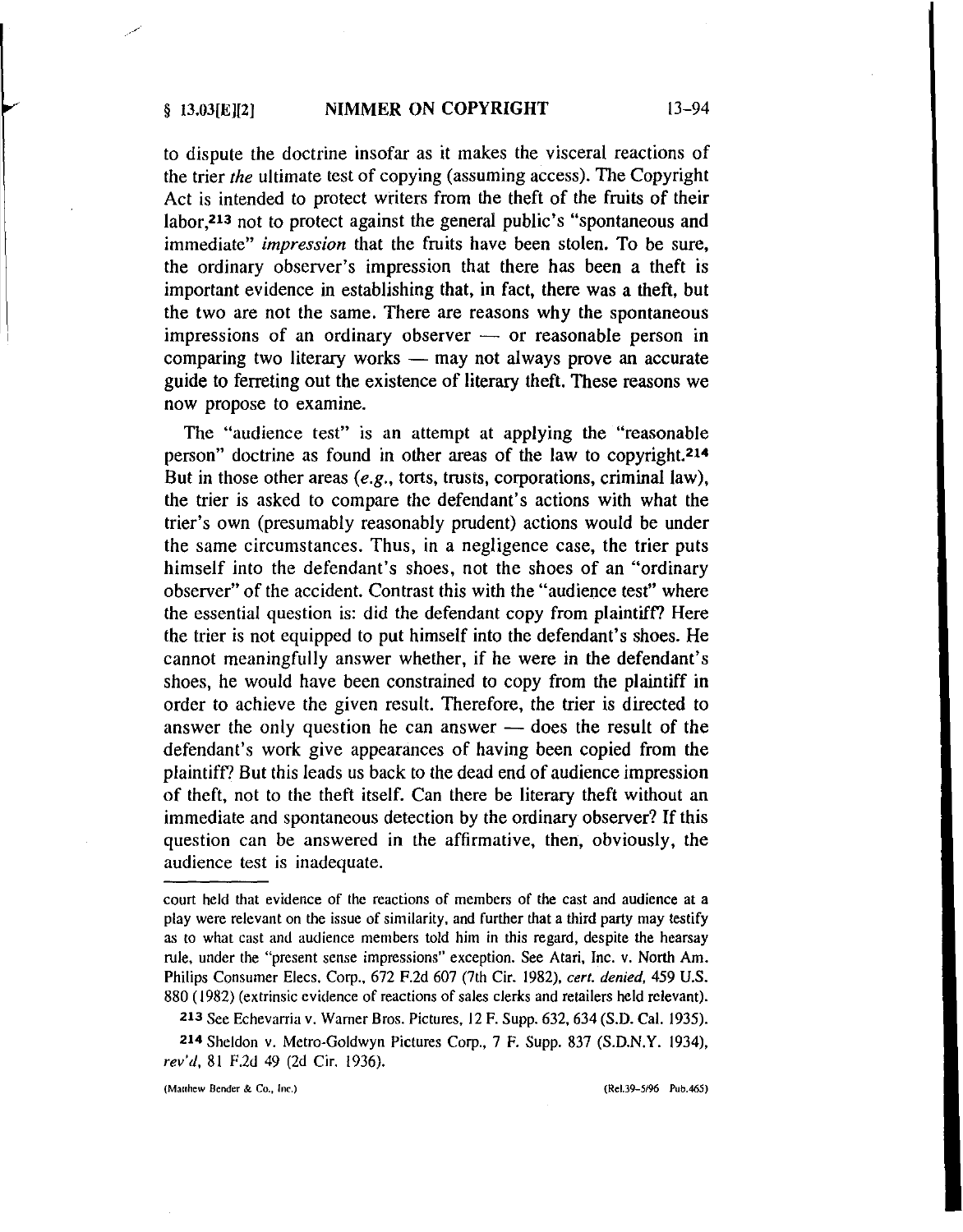### 13-95 INFRINGEMENT-SUBSTANCE § 13.03[E][2)

Consider the not infrequent situation where the defendant's work is adapted for use in a medium different from that intended for the plaintiff's. In comparing a play and a motion picture, it has been recognized that:

dissimilarities result ... principally from the film's enlarged means to express in a wider latitude incidents necessarily requiring a wider range of settings than a play restricted to the narrow confines of a theatrical stage is able to present.21S

In copying a movie from a play, one court has suggested that:

it may be most effectively pirated by leaving out the speech, for which a substitute can be found, which keeps the whole dramatic meaning.216

Similarly, where a motion picture or play is based on a novel, the courts have recognized that "dramatization of a novel frequently differs from the story on which it is founded,"217 and that "the form of expressing ideas is not by repeating the words and form of expression contained in the story."218 Often, a novel will be composed largely of introspective thoughts and emotions that, when dramatized, will of necessity be expressed in a quite different manner. "It seems hardly possible that any amount of effort to 'register' emotions could produce it on film."219 In *Dam v. Kirke La Shelle,22o* where it was claimed that a play infringed a short story, the court stated well the problem of transformation into a different medium:

It is, of course, true that the play has many additional incidents. It is likewise true that none of the language of the story is used in the play and that the characters have different names. But the right given to the author to dramatize his work includes the right to adapt it for representation upon the stage which must necessarily involve changes, additions and omissions. *It is impossible to make*

(Matthew Bender & Co., Inc.) (Rel.39-5i96 Pub.465)

**p**

<sup>21</sup>S Twentieth Century-Fox Film Corp. v. Stonesifer. 140 F.2d 579. 583 (9th Cir. 1944). See Computer Assocs. Int'I, Inc. V. Altai. Inc.. 982 F.2d 693, 713 (2d Cir. 1992) (Treatise cited); Bevan *v:* Columbia Broadcasting Sys., Inc.. 329 F. Supp. 601 (S.D.N.Y. 1971) (Treatise cited).

<sup>216</sup> Sheldon v. Metro-Goldwyn Pictures Corp., 81 F.2d 49, 56 (2d Cir. 1936).

<sup>217</sup> Simonton v. Gordon, 12 F.2d 116, 120 (S.D.N.Y. 1925).

<sup>218</sup> Harold Lloyd Corp. V. Witwer, 65 F.2d I (9th Cir. 1933), *cert. dismissed. 87* L. Ed. 1507 (1934).

<sup>219</sup> London V. Biograph Co., 231 F. 696, 698 (2d Cir. 1916).

<sup>220</sup> t75 F. 902 (2d Cir. 1910).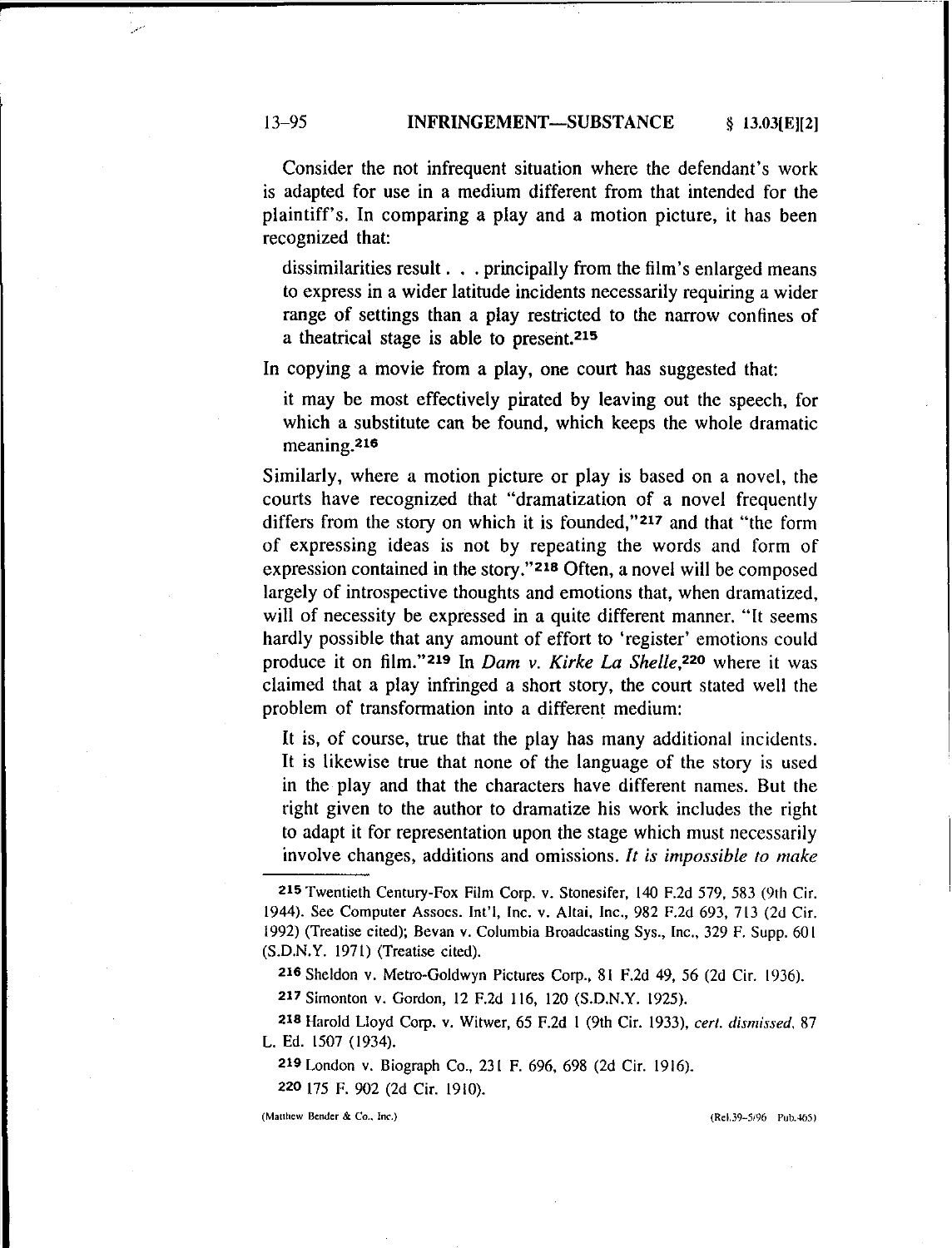I

## § 13.03[E][2] NIMMER ON COPYRIGHT 13-96

*a play out ofa story to represent a narrative by dialogue and action without making changes* . . . . Few short stories could be transformed into dramatic compositions without the addition of many new incidents.<sup>221</sup>

Yet, despite this recognition of a great variance in presentation between two media, most courts have not been persuaded to, in any way, modify the "audience test." Certainly, if in spite of the difference in medium, the ordinary observer spontaneously and immediately notes a substantial similarity, there should be a finding of infringement.222 But if because of the camouflage of a different medium, the lay audience loses sight of the similarity, the fact remains that the plaintiff may have suffered a substantial appropriation of the fruits of his labor. In fact, the writer's loss is even greater when the appropriation is into a different medium, for here his work is made available to a new, untapped market, whereas if the infringing work were limited to the original medium, it would only attract the same people who already had had an opportunity to purchase the plaintiff's work. Thus, in this important area, the immediate and spontaneous observations of a person untrained in the special requirements and techniques of the play, the novel, the short story, the motion picture, and most especially, the computer,223 may fail to note similarities that, if analyzed and dissected, would be only too apparent.224

Furthermore, quite apart from the additional complication of transformation into a different medium, there will still be numerous instances when the "ordinary observer" is simply not capable of detecting very real appropriation. The court, in *Harold Lloyd Corp.*

224 "Although dissection and expert testimony is not favored, the judicially created ordinary observer test should not deprive authors of this significant statutory grant merely because the technical requirements of a different medium *dictate* certain differences in expression. Without deciding the question, we note that in some cases it may be important to educate the trier of fact as to such considerations in order to preserve the author's rights under the Copyright Act." Atari, Inc. v. North Am. Philips Consumer Elecs. Corp., 672 F.2d 607, 618 n.12 (7th Cir. 1982) (Treatise cited) (emphasis original), *cert. denied.* 459 U.S. 880 (1982). See also Atari, Inc. v. Amusement World, Inc., 547 F. Supp. 222 (D. Md. 1981); Midway Mfg. Co. v. Bandai-Am., Inc., 546 F. Supp. 125 (D.N.J. 1982).

(Matthew Bender& Co.. lnc.) (ReJ.39-5/96 Pub,465)

*<sup>2211</sup>d.* at 907 (emphasis added). See also Filmvideo Releasing Corp. *v.* Hastings, 509 F. Supp. 60 (S.D.N.Y. 1981), *aff'* d. 668 F.2d 91 (2d Cir. 1981).

<sup>222</sup> Stonesifer v. Twentieth Century-Fox Film Corp., 48 F. Supp. 196 (S.D. Cal. *1942), aJfd,* 140 F.2d 579 (9th Cir. 1944).

<sup>223</sup> See § 13.03[E][4] *infra.*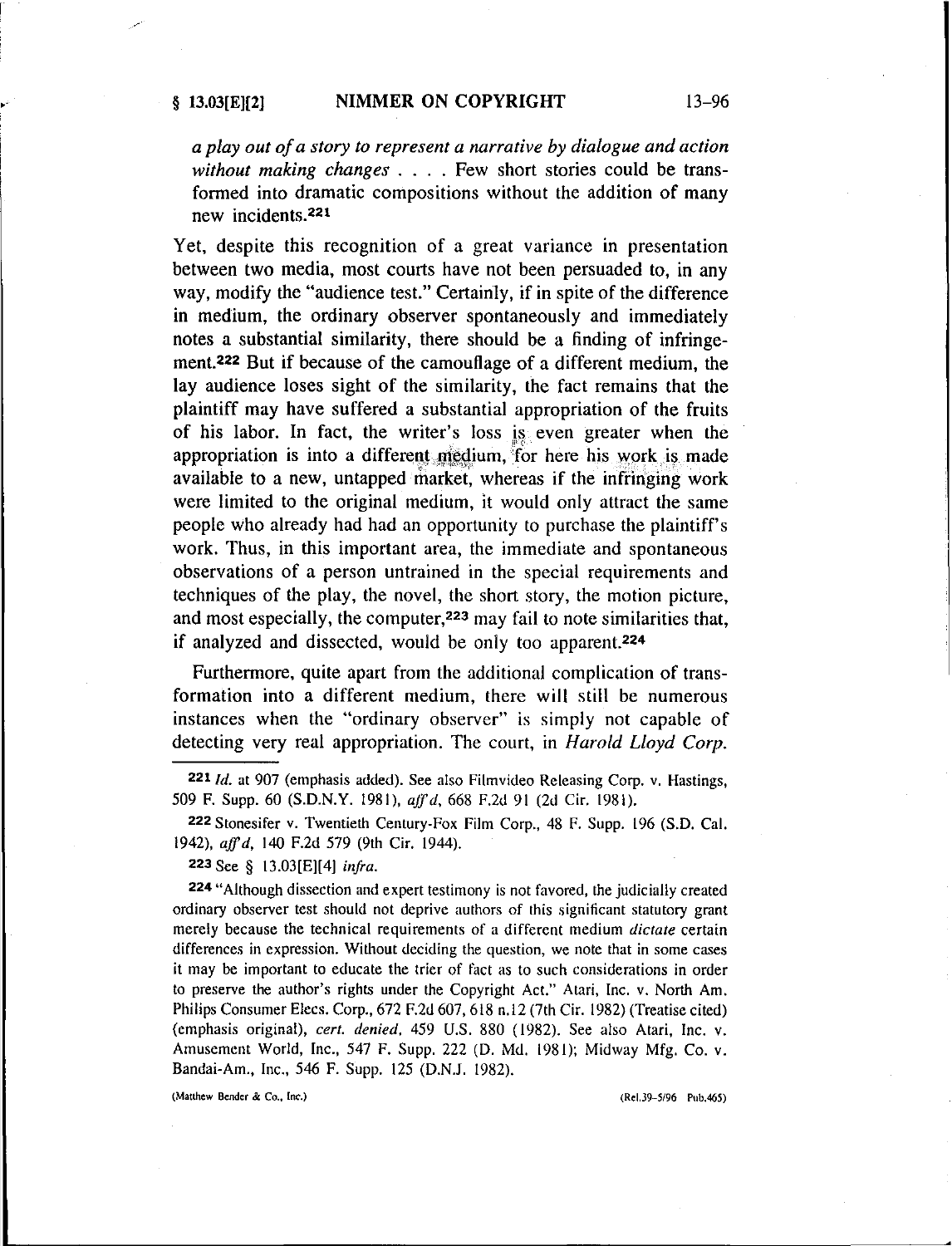13-97 **INFRINGEMENT-SUBSTANCE** § 13.03[E][2]

*v. Witwer,225* denied liability, formulating the test as being if the ordinary observer were:

*given an interval of two or three weeks* between a casual reading of [plaintiff's] story and a similar *uncritical* view of [defendant's work] it would not occur to such a spectator *in the absence of a suggestion to that effect* that he was seeing in motion picture form the story or any part of the story of [plaintiff's work].226

If what is to be protected is literary theft, and not the impression of literary theft *per se,* why, we may wonder, must the view be "uncritical," and why must there be no suggestion and pointing to similarity, if that suggestion would prove helpful to the trier in seeing that all or a part of plaintiff's work formed the basis for all or a part of defendant's work? Finally, why allow for an interval of two or three weeks, if we are interested in the theft, not the impression of theft? The court, in *McConnor v. Kaufman,227* suggested by implication that where a "play doctor" is employed to make the transformation, an ordinary observer would not observe that the one work was copied from the other, but a keen critic might. If the play doctor's literary surgery consists merely of clever juxtaposition and alteration of unessential details in the plaintiff's work, plus the addition of a substantial amount of new material so that the resulting product is unrecognizable by the untutored observer in his immediate and spontaneous impression, should it be said, as a matter of law, that no piracy has occurred? Such a principle renders the fruits of a writer's labor safe from all but the clever thieves.<sup>228</sup> In hewing to the requirement that the ordinary observer is to be guided by his spontaneous and immediate net impression, the courts do not indicate that similarities between the two works will necessarily be recognized in this manner. Indeed, *Harold Lloyd Corp.* v, *Witwer* further stated:

Such similarities as exist between the play and the story, *and there are many,* are such as require analysis and critical comparison in

*2261d.* at 27 (emphasis added).

227 49 F. Supp, 738, 745 (S.D.N.Y. (943), *aff'*d, 139 F.2d 116 (2d Cir. (943).

(Matthew **Bender** & Co.. lnc.) (ReJ.39-5/96 pub.465)

<sup>225</sup> 65 F.2d I (9th Cir. (933), *cert. dismissed.* 78 L. Ed. 1507 (1934).

<sup>228</sup> Cf. Baxter v. MCA, Inc., 812 F.2d 421, 422 n.2 (9th Cir. 1987) (declining to consider plaintiff's argument that the "lay audience" test is unsatisfactory "in technical fields such as music because an infringer can easily deceive the unsophisticated by immaterial variations in the copyrighted work"), *cert. denied.* 484 U.S. 954 (1987).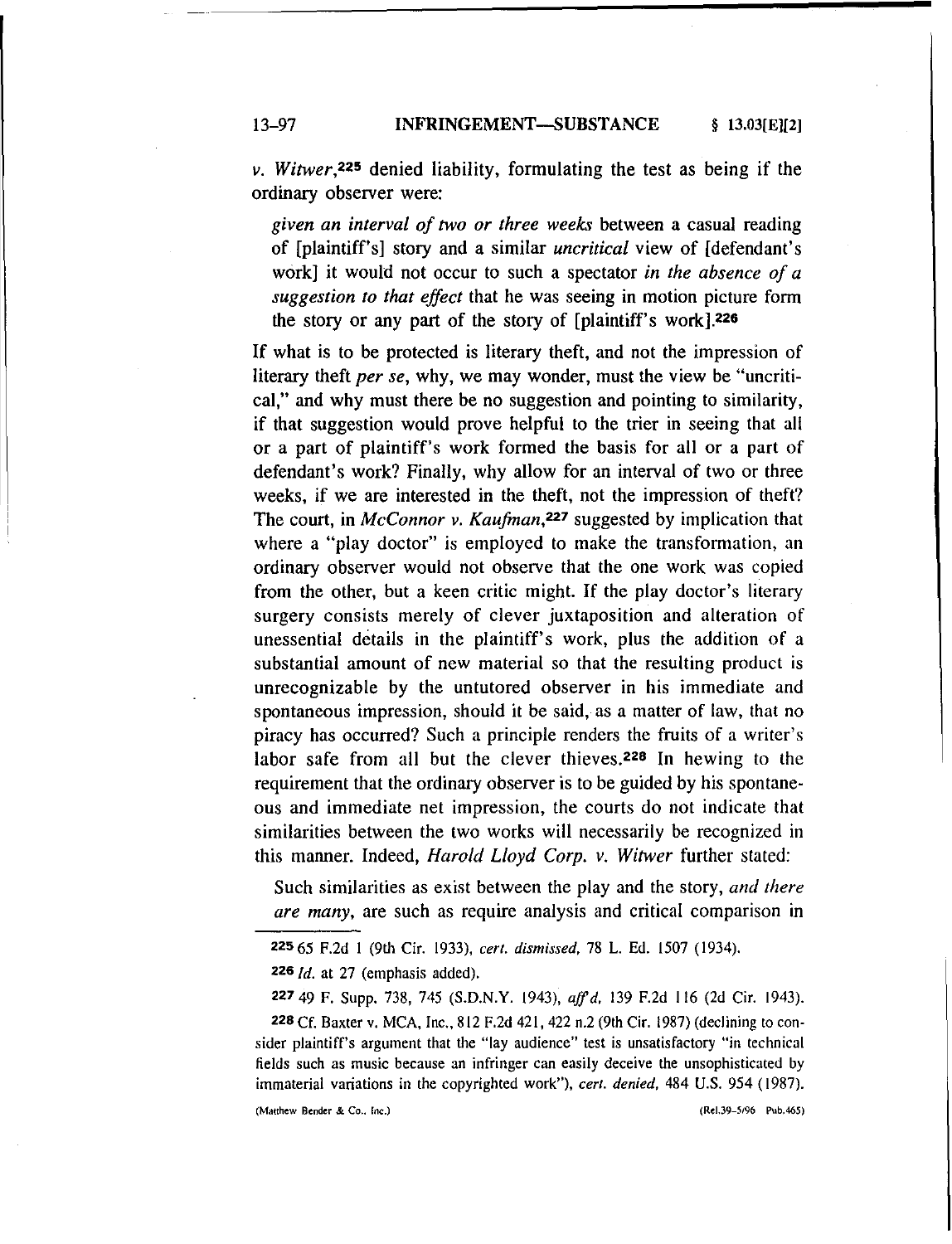# § 13.03[E][3] NIMMER ON COPYRIGHT 13-98

# order to manifest themselves.229

The court therefore concluded that the plaintiff could not recover. This case seems to present an excellent example of the unreasonable use to which the reasonable person standard has been put. The court admits that there are similarities (that for present purposes may be presumed to have been copied from the plaintiff's original expression), and yet because an ordinary observer could not note these similarities without a "critical" comparison, the plaintiff is rendered remediless.

[3]-Judicial Modification of the Audience Test. As the criticisms voiced in the preceding subsection adumbrate, the audience test is rife with difficulties as a matter of self-definition.<sup>230</sup> It is further unclear whether the doctrine serves any useful purpose, given the Supreme Court's formulation in *Feist*.<sup>231</sup> Nonetheless, to date, outright rejection of the audience test has been judically frowned upon.232 One federal district judge was reversed when he attempted the following such rejection:

I must, as the trier of the facts, have a more Olympian viewpoint than the average playgoer. I must look at the two opposing productions, the Play and the Picture, not only comparatively, but, as it were, genealogically.233

Even some years after *Feist,* the audience test continues to be characterized as the governing standard across the various circuits.233.1

Nonetheless, an important modification of the audience test was formulated in *Arnstein v. Porter*,<sup>234</sup> wherein the court divided the issue

<sup>229</sup> 65 F.2d 1,28 (9th Cir. 1933) (emphasis added), *cert, dismissed,* 78 L. Ed. 1507 (1934).

230 See § 13.03[E][2) *supra.*

231 See § 13.03[E][I][b] *supra.*

232 See Judge Lumbard's dissenting opinion, which takes the majority to task for failing to apply the "ordinary observer" test. Eden Toys, Inc. v. Marshall Field & Co., 675 F.2d 498, 501 (2d Cir. 1982) (Lumbard, J.. dissenting). Indeed, even in the realm of computer software. for which the audience test is peculiarly ill-suited, courts have begun to abandon the test only with reluctance. See § 13.03[EJ[4] *infra.*

233 Sheldon V. Metro-Goldwyn Pictures Corp., 7 F. Supp. 837, 842 (S.D.N.Y. (934), *revd,* 81 F.2d 49 (2d Cir. 1936).

233.1 Wildlife Express Corp. v. Carol Wright Sales, Inc., 18 F.3d 502, 508-09 & n.6 (7th Cir. 1994).

234 154 F.2d 464 (2d Cir. (946). See also Universal Athletic Sales Co. v. Salkeld, 511 F.2d 904 (3d Cir. 1975) (Treatise cited); Smith v. Little, Brown & Co., 245 F.

{Matthew Bender & Co.. Inc.)

(RcI.J9-5J96 Pub.465)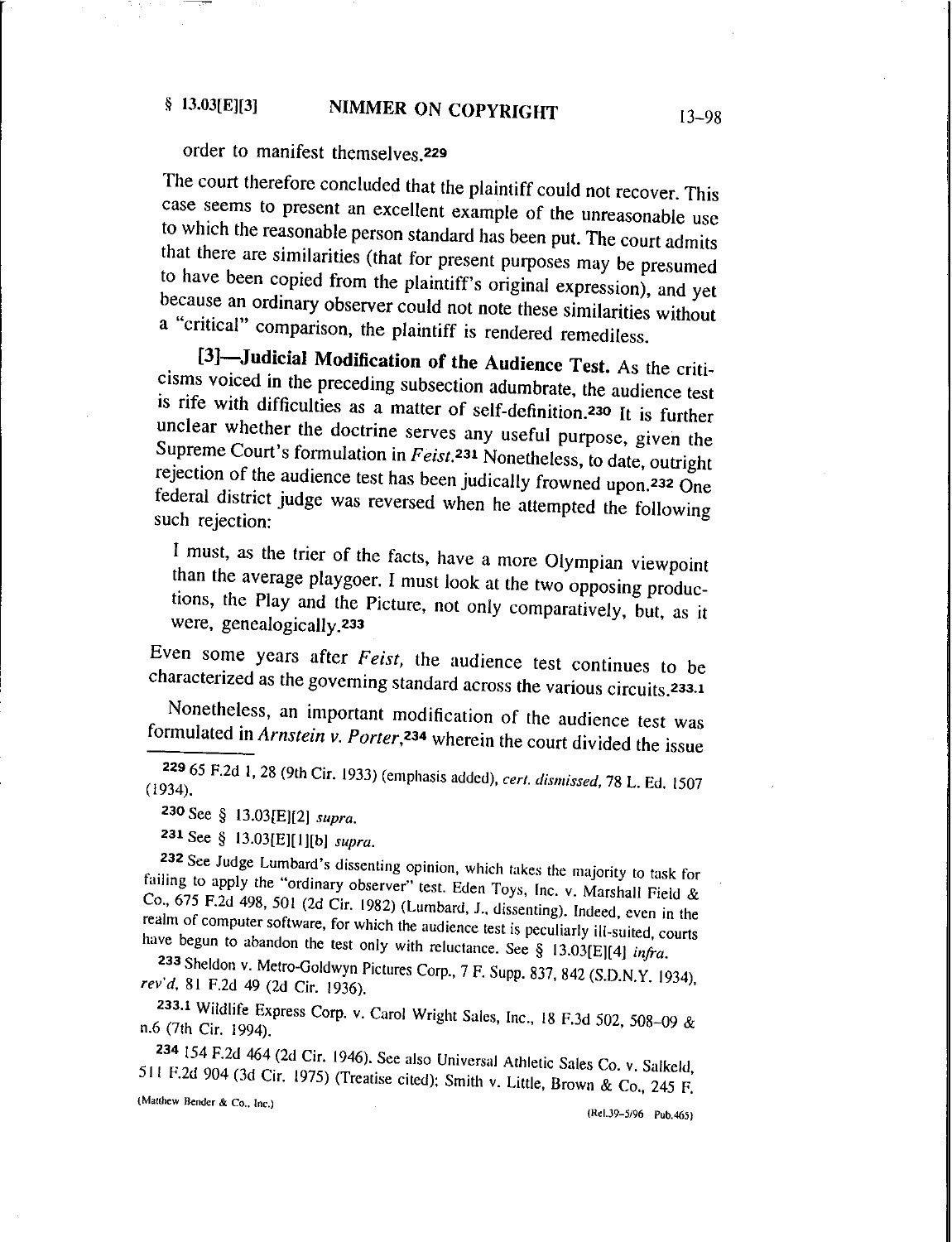### 13-99 INFRINGEMENT-SUBSTANCE § 13.031E1131

of substantial similarity into two separate elements. There is first the question of whether the defendant copied from the plaintiff's work. Assuming such copying is proven, there is then the second question of whether such copying went so far as to constitute an improper appropriation.<sup>235</sup> On the first question, it has been suggested that the two works are to be compared in their entirety, including both protectible and nonprotectible material.236 Under the *Arnstein* doctrine,236.1 in making such comparison, resort may properly be made to expert analysis 237 and dissection,23B and not merely to the

Supp, 451 (S.D.N.Y. 1965), *aJfd,* 360 F.2d 928 (2d Cir. 1966); Scott v. WKJG, Inc., 149 U.S.P.Q. 413 (N.D. Ind. 1966), *aJfd,* 376 F.2d 467 (7th Cir. 1967); Bevan *v;* Columbia Broadcasting Sys., Inc., 329 F. Supp. 601 (S.D.N.Y. 1971) ("In the areas of movies, plays, teleplays and written works, [the audience] 'test' has the weakness of avoiding the serious analysis virtually required under *Arnstein."* ) (Treatise cited); McGraw-Hili, Inc. *v;* Worth Publishers, Inc., 335 F. Supp. 415 (S.D.N.Y. 1971); In Design v. Lynch Knitting Mills, Inc., 689 F. Supp, 176 (S.D.N.Y.), *aJfd mem.. 863* F.2d 45 (2d Cir. 1988) ("I am unable to conclude that the ordinary observer would overlook the differences if they were not pointed out to her"); Uneeda Doll Co. v. Regent Baby Prods. Corp., 355 F. Supp. 438 (E.D.N.Y. 1972) (infringement may be found, although the differences between the two works are such that "one would not be mistaken for the other," as long as an observer would be convinced "that one depends on the other, that one has drawn from the other, not merely unimportant features but the purposive combination of features that  $\ldots$  comprises a considerable part of its character and appeal").

235 See § 13.03[B] *supra.*

236 See Morse v. Fields, 127 F. Supp. 63 (S.D.N.Y. 1954); Weitzenkom v. Lesser, 40 Cal. 2d 778, 256 P.2d 947 (1953). But cf. Golding *v,* R.K.O., 35 Cal. 2d 690, 221 P.2d 95 (1950); Consumers Union of U.S. v. Hobart, 199 F. Supp. 860 (S.D.N.Y. 1961).

236.1 Note that Computer Assocs. In!'I, Inc. *v,* Altai, Inc., 982 F.2d 693, 713 (2d Cir, 1992) (Treatise cited), beyond quoting the above text, significantly reformulates the Second Circuit's test for the admissibility of expert testimony in the context of analyzing substantial similarity between two computer programs. See  $\S$ § 13.03[E][4], 13.03[F] *infra.*

237 Arnstein v. Porter, 154 F.2d 464 (2d Cir, 1946); Scott *v,* WKJG, Inc., 376 F.2d 467 (7th Cir, 1967); Mattei, Inc, *v,* S, Rosenberg Co., 296 F. Supp. 1024 (S.D.N.Y. 1968)(expert evidence of general question of similarity admissible but only advisory); Stratchborneo *v*. Arc Music Corp., 357 F. Supp. 1393 (S.D.N.Y. 1973) (expert testimony admissible on issue of striking similarity such as to dispense with proof of access); Monogram Models, Inc. v. Industro Motive Corp., 492 F.2d 1281 (6th Cir. 1974) (admission of expert testimony does not usurp the function of the jury in determining similarity); Walker *v,* Time Life Films, Inc., 784 F.2d 44, 51-52 (2d Cir.), *cert. denied,* 476 U.S. 1159 (1986) (affirming summary judgment for defendant in which district judge considered affidavit of literary expert analyzing "the plot,

{Matthew Bender & Co., lnc.) (Re1.39-5/96 Pub.465)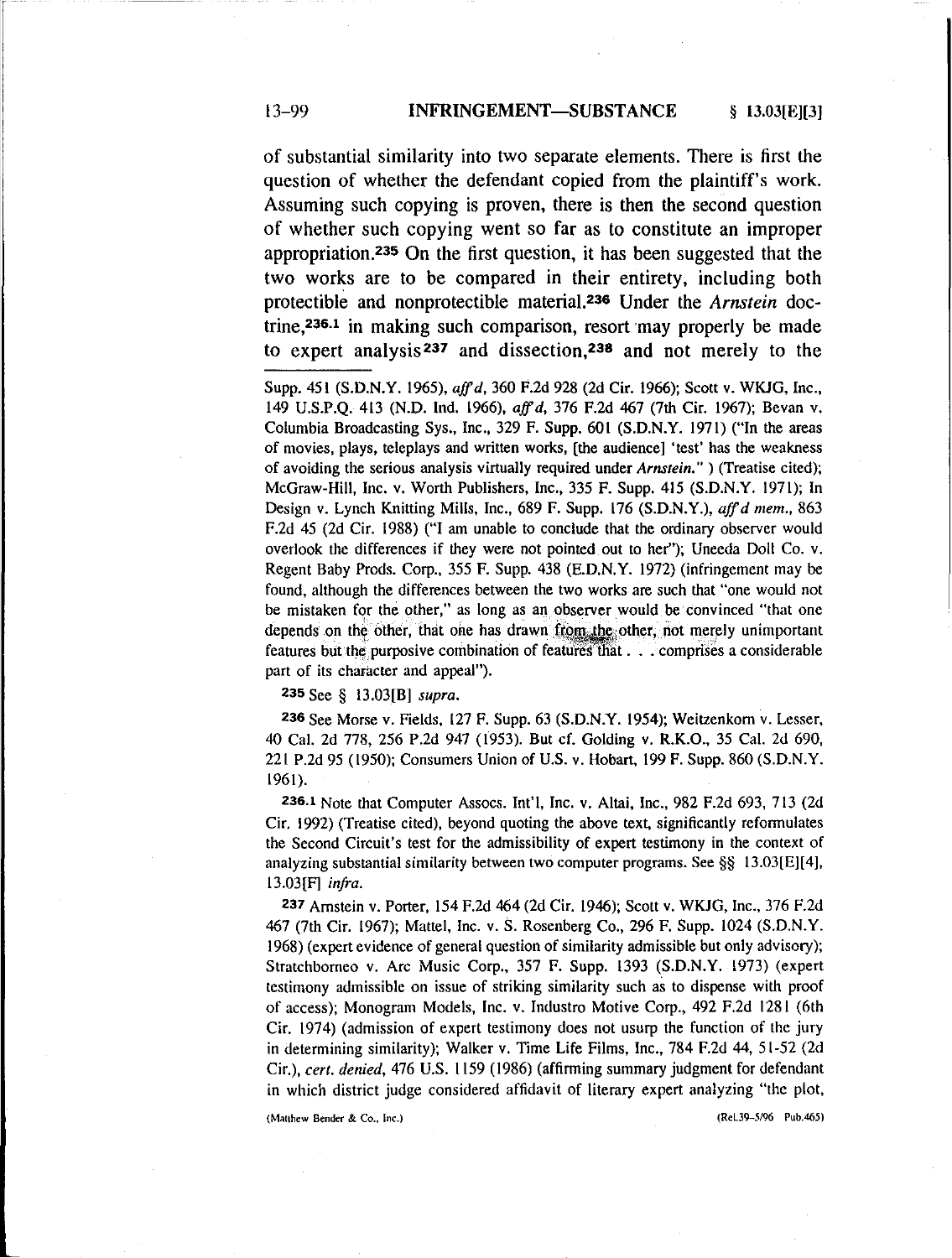spontaneous and immediate impression of the ordinary observer. Similarity may not be shown however by an analysis that alters the actual sequence or construction of plaintiff's work in order to achieve a juxtaposition that makes for greater similarity with defendant's work.<sup>239</sup>

Once copying is established by such an overall comparison, then, on the issue of unlawful appropriation, the *Arnstein* doctrine would strictly apply the audience test and preclude dissection and expert analysis. This for the reason that once having established copying, the issue of *unlawful* appropriation amounts to a question "whether defendant took from plaintiff's works so much of what is pleasing to the ears of lay listeners, who comprise the audience for whom such

238 Walker v. Time Life Films, Inc., 784 F.2d 44, 52 (2d Cir.), *cert. denied, 476* U.S. 1159 (1986) ("it might be an abuse of discretion to bar a plaintiff from using [a list of similarities] in arguing on a summary judgment motion"), which is also discussed further in N. 239 *infra.* Litchfield v. Spielberg, 736 F.2d 1352, 1356 (9th Cir. 1984), while acknowledging that lists of similarities are sometimes used for "illustrative purposes", voiced the opinion that such lists are "inherently subjective and unreliable", particularly where "the list emphasizes random similarities scattered throughout the works." For the thesis that literary analysis "may be an inadequate tool, at best, when applied in a case involving motion pictures and television programs," and the suggestion of a supplemental standard in such cases, see Berman and Boxer, *Copyright Infringement ofAudiovisual Works and Characters,* 52 S. Cal. L. Rev. 315 (1979).

239 Warner Bros., Inc. *v:*American Broadcasting Cos., 654 F.2d 204 (2d Cir. 1981) (Treatise quoted); Walker *v,* Time Life Films, Inc., 784 F.2d 44, 52 (2d Cir.), *cert, denied,* 476 U.S. 1159 (1986) (upholding district court's refusal to view a "voiceover" version of defendant's movie, compiled by plaintiff for the litigation); Arnstein v. Twentieth Century-Fox Film Corp., 52 F. Supp. 115 (S.D.N.Y. 1943); McMahon v. Prentice-Han, Inc., 486 F. Supp. 1296 (E.D. Mo. 1980) (compiling "widely scattered passages" does not establish substantial similarity); Olson v. National Broadcasting Co., 855 F.2d 1446, 1450 (9th Cir. 1988) (condemning use of "random similarities scattered throughout the work"). See also Gund, Inc. v. Russ Berrie & Co., 701 F. Supp. 1013, 1021 (S.D.N.Y. 1988) ("good eyes and common sense may be as useful as deep study of reported and unreported cases, which themselves are tied to highly particularized facts"); Trousseau Monogram Corp. v. Saturday Knight Ltd., 16 U.S.P.Q.2d 1079, 1080 (S.D.N.Y. 1990).

(Mauhew Bender & Co., lnc.) (ReI.39-5/96 Pob.465)

themes, structure, characters, and pace of both works"). See Original Appalachian Artworks, Inc. v. McCall Pattern Co., 649 F. Supp. 832, 836 (N.D. Ga. 1986). *aff d.* 825 F.2d 355 (11th Cir. 1987); West PUblishing Co. *v;* Lawyers Coop. Publishing Co., 79 F. 756 (2d Cir. 1897). It has been held that it is not an abuse of discretion to permit the plaintiff to offer his opinion as to the similarities that exist as between his and the defendant's works. Miller v. Universal City Studios, Inc., 650 F.2d 1365 (5th Cir. 1981),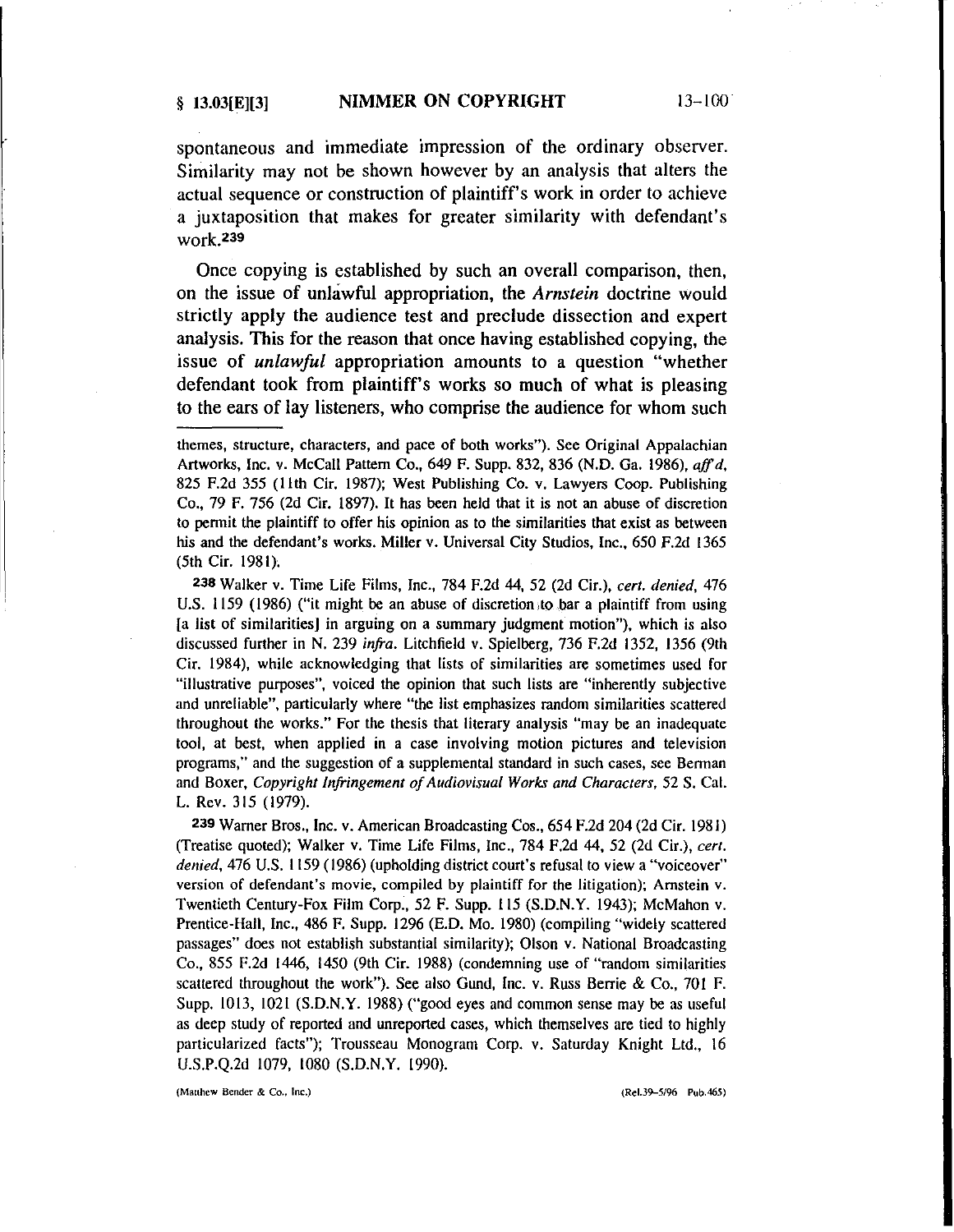#### 13-101 **INFRINGEMENT-SUBSTANCE** § 13.03[E][3]

popular music is composed, that defendant wrongfully appropriated something which belongs to the plaintiff." This, the *Arnstein* court concluded, is "an issue of fact which a jury is peculiarly fitted to determine."240 The issue of improper or unlawful appropriation posited in *Arnstein* was thereafter characterized by the same court as "merely. an alternative way of formulating the issue of substantial similarity." 241

In *Sid* & *Marty Krafft Television Productions, Inc. v. McDonald's Corp.,242* the Court of Appeals for the Ninth Circuit, building upon the *Arnstein* doctrine,243 articulated a bifurcated test for infringement that, in some ways, appears to go farther than that in *Arnstein.* 244 Under *Krofft,* there are again two steps in the analytic process.245

First, there is the issue of whether there is substantial similarity as to the "general ideas" contained in the two works. This is to be resolved by what the *Krofft* court labels the "extrinsic test," in that this determination turns "not on the responses of the trier of fact, but on specific criteria which can be listed and analyzed." These criteria are said to include not only "the subject matter, and the setting for the subject," which do go to the issue of idea similarity, but also (more questionably) "the type of artwork involved, [and) the materials

241 Ideal Toy Corp. *v,* Fab-Lu, Ltd., 360 F.2d 1021 (2d Cir. 1966). It has been said that "the *[Arnstein)* two steps ... seem to have been merged into the single lay-observer test for substantial similarity." Ideal Toy Corp. v. Kenner Prods., 443 F. Supp. 291, 303 (S.D.N.Y. 1977).

242 562 F.2d 1157 (9th Cir. 1977).

243 The *Krofft* opinion states: "We do not resurrect the *Arnstein* approach today. **Rather, we** formulate **an** extrinsic-intrinsic **test for infringement based on the idea**expression dichotomy. We believe that the *Arnstein* court was doing nearly the same thing. But the fact that it may not have been does not subtract from our analysis." 562 F.2d at 1165 n.7.

244 In the briefs on appeal, the Kroffts cited *Arnstein* for the proposition that where, as in the instant case, copying is not disputed, on the issue of improper appropriation. dissection and analysis are improper. This writer was attorney for the Kroffts on appeal.

245 In Kamar Int'l, Inc. v. Russ Berrie & Co., 657 F.2d 1059 (9th Cir, 1981), the paragraph that follows is quoted in substantial part, and is said correctly to state the *Krafft* test. See also Berkie v. Crichton, 761 F.2d 1289 (9th Cir. 1985).

(Matthew Bender & Co., Inc.)  $(Rel.39 - 5/96 - Pub.465)$ 

------------------------------

<sup>240</sup> But ef. Atari, Inc. v. North Am. Philips Consumer Elees. Corp., 672 F.2d 607 (7th Cir. 1982), which, in considering this second *Arnstein* issue, reversed the district court on the ground that the appellate court is in as good a position as the trial court to decide issues of substantial similarity.